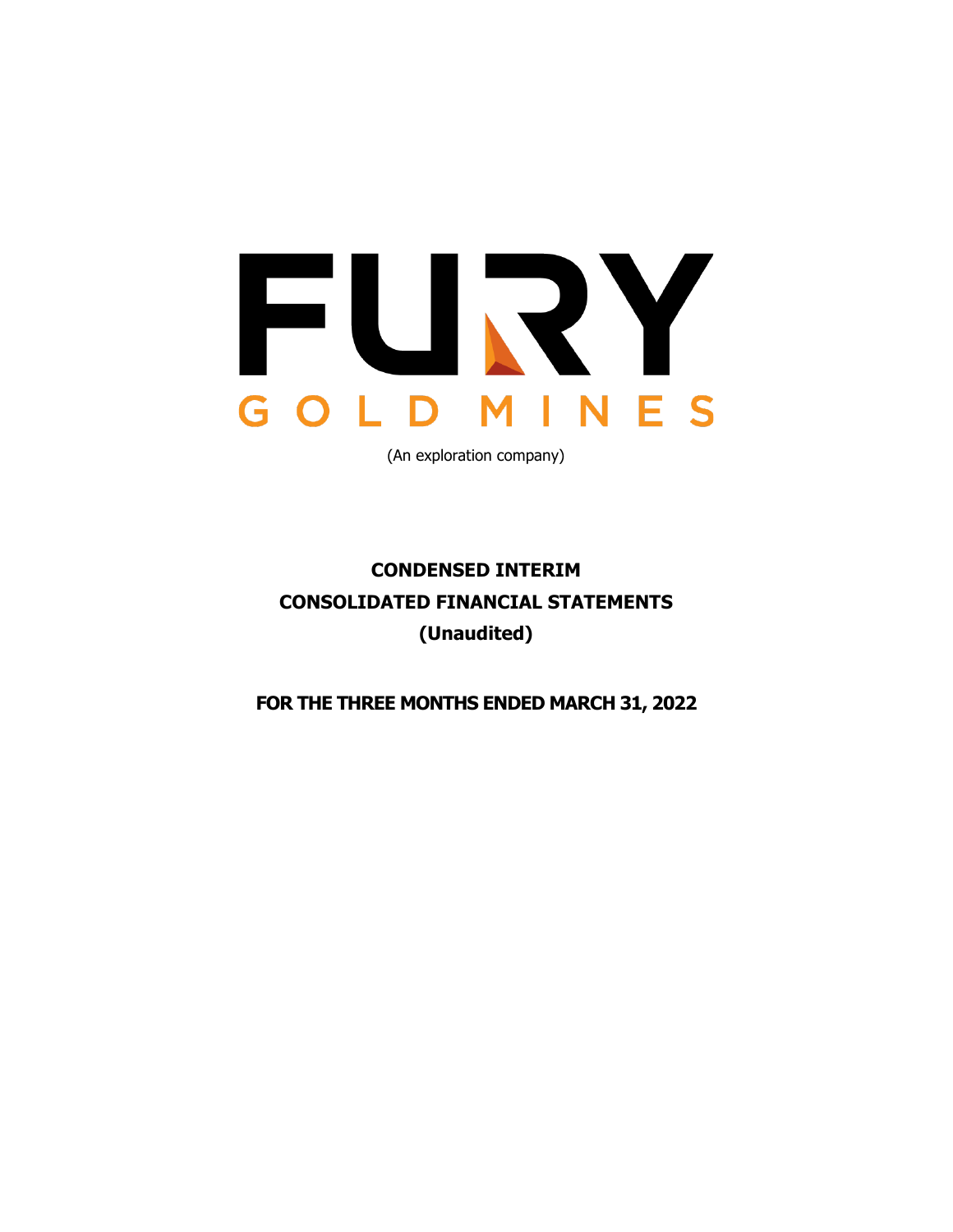# **Fury Gold Mines Limited**

#### **Condensed Interim Consolidated Statements of Financial Position**

(Expressed in thousands of Canadian dollars – Unaudited)

|                                            |                | At March 31   | At December 31 |
|--------------------------------------------|----------------|---------------|----------------|
|                                            | <b>Note</b>    | 2022          | 2021           |
| <b>Assets</b>                              |                |               |                |
| <b>Current assets:</b>                     |                |               |                |
| Cash                                       |                | \$<br>4,998   | \$<br>3,259    |
| Marketable securities                      | $\overline{4}$ | 650           | 605            |
| Accounts receivable                        |                | 265           | 322            |
| Prepaid expenses and deposits              |                | 550           | 502            |
|                                            |                | 6,463         | 4,688          |
| <b>Non-current assets:</b>                 |                |               |                |
| Restricted cash                            |                | 130           | 130            |
| Accounts receivable                        |                |               | 50             |
| Prepaid expenses and deposits              |                | 198           | 266            |
| Property and equipment                     |                | 1,108         | 1,191          |
| Mineral interests                          | 5              | 143,872       | 160,693        |
| Investment in associate                    | 6              | 59,990        |                |
|                                            |                | 205,298       | 162,330        |
| <b>Total assets</b>                        |                | \$<br>211,761 | \$<br>167,018  |
|                                            |                |               |                |
| <b>Liabilities and Equity</b>              |                |               |                |
| <b>Current liabilities:</b>                |                |               |                |
| Accounts payable and accrued liabilities   |                | \$<br>1,266   | \$<br>1,888    |
| Lease liability                            |                | 110           | 104            |
| Flow-through share premium liability       | 7              | 2,721         | 3,124          |
| <b>Non-current liabilities:</b>            |                | 4,097         | 5,116          |
| Lease liability                            |                | 326           | 357            |
| Provision for site reclamation and closure |                |               |                |
| <b>Total liabilities</b>                   |                | 3,848         | 4,190          |
|                                            |                | \$<br>8,271   | \$<br>9,663    |
| Equity:                                    |                |               |                |
| Share capital                              | 9              | \$<br>295,464 | \$<br>295,464  |
| Share option and warrant reserve           | 10             | 19,139        | 18,640         |
| Deficit                                    |                | (111, 113)    | (156, 749)     |
| <b>Total equity</b>                        |                | \$<br>203,490 | \$<br>157,355  |
| <b>Total liabilities and equity</b>        |                | \$<br>211,761 | \$<br>167,018  |

Commitments (notes 11(a), 14) Subsequent events (notes 11(a), 15)

Approved on behalf of the Board of Directors:

"Forrester A. Clark" New Steve Cook" Chief Executive Officer Director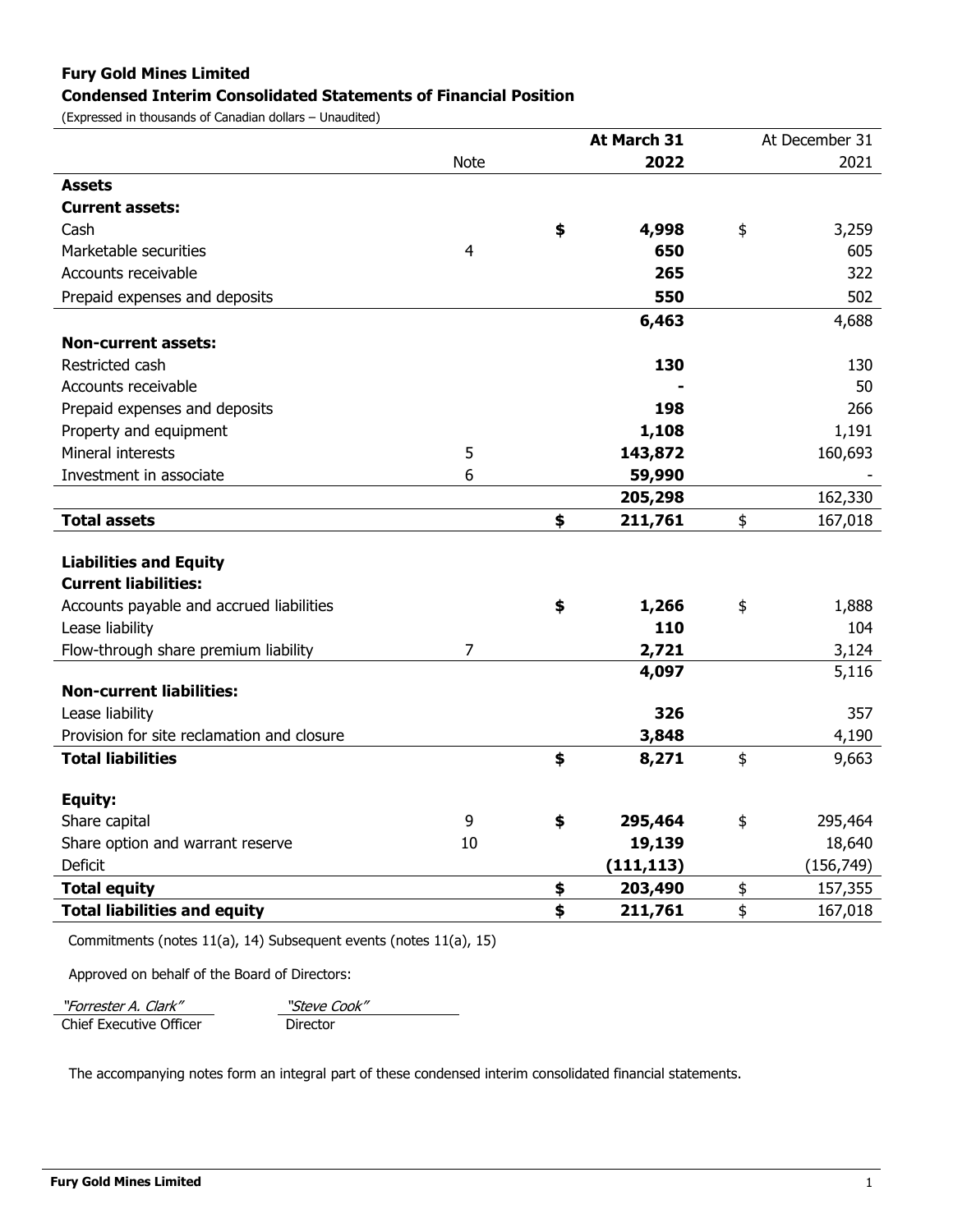# **Fury Gold Mines Limited**

# **Condensed Interim Consolidated Statements of (Earnings) Loss and Comprehensive (Income) Loss**

(Expressed in thousands of Canadian dollars, except per share amounts – Unaudited)

|                                                         |             | <b>Three months ended March 31</b> |           |    |         |
|---------------------------------------------------------|-------------|------------------------------------|-----------|----|---------|
|                                                         | <b>Note</b> |                                    | 2022      |    | 2021    |
| <b>Operating expenses:</b>                              |             |                                    |           |    |         |
| Exploration and evaluation                              | 8           | \$                                 | 1,272     | \$ | 3,688   |
| Fees, salaries, and other employee benefits             | 10          |                                    | 758       |    | 1,261   |
| Insurance                                               |             |                                    | 193       |    | 133     |
| Legal and professional                                  |             |                                    | 236       |    | 917     |
| Marketing and investor relations                        |             |                                    | 218       |    | 592     |
| Office and administration                               |             |                                    | 136       |    | 200     |
| Regulatory and compliance                               |             |                                    | 69        |    | 117     |
|                                                         |             |                                    | 2,882     |    | 6,908   |
|                                                         |             |                                    |           |    |         |
| Other income, net:                                      |             |                                    |           |    |         |
| Net gain on disposition of mineral interests            | 3           |                                    | (48, 390) |    |         |
| Unrealized net (gain) loss on marketable securities     | 4           |                                    | (45)      |    | 932     |
| Net loss from associate                                 | 6           |                                    | 449       |    |         |
| Amortization of flow-through share premium              | 7           |                                    | (403)     |    | (1,223) |
| Accretion of provision for site reclamation and closure |             |                                    | 17        |    | 13      |
| Interest expense on lease liability                     |             |                                    | 21        |    | 26      |
| Interest income                                         |             |                                    | (4)       |    | (20)    |
| Foreign exchange loss                                   |             |                                    | 2         |    | 6       |
|                                                         |             |                                    | (48, 353) |    | (266)   |
| (Earnings) loss before taxes                            |             |                                    | (45, 471) |    | 6,642   |
| Income tax refunded                                     | 12          |                                    | (165)     |    | (1,717) |
| <b>Net (earnings) loss</b>                              |             | \$                                 | (45, 636) | \$ | 4,925   |
| <b>Total comprehensive (income) loss</b>                |             | \$                                 | (45, 636) | \$ | 4,925   |
|                                                         |             |                                    |           |    |         |
| (Earnings) loss per share:                              |             |                                    |           |    |         |
| Basic and diluted (earnings) loss per share             | 13          |                                    | \$ (0.37) |    | \$0.04  |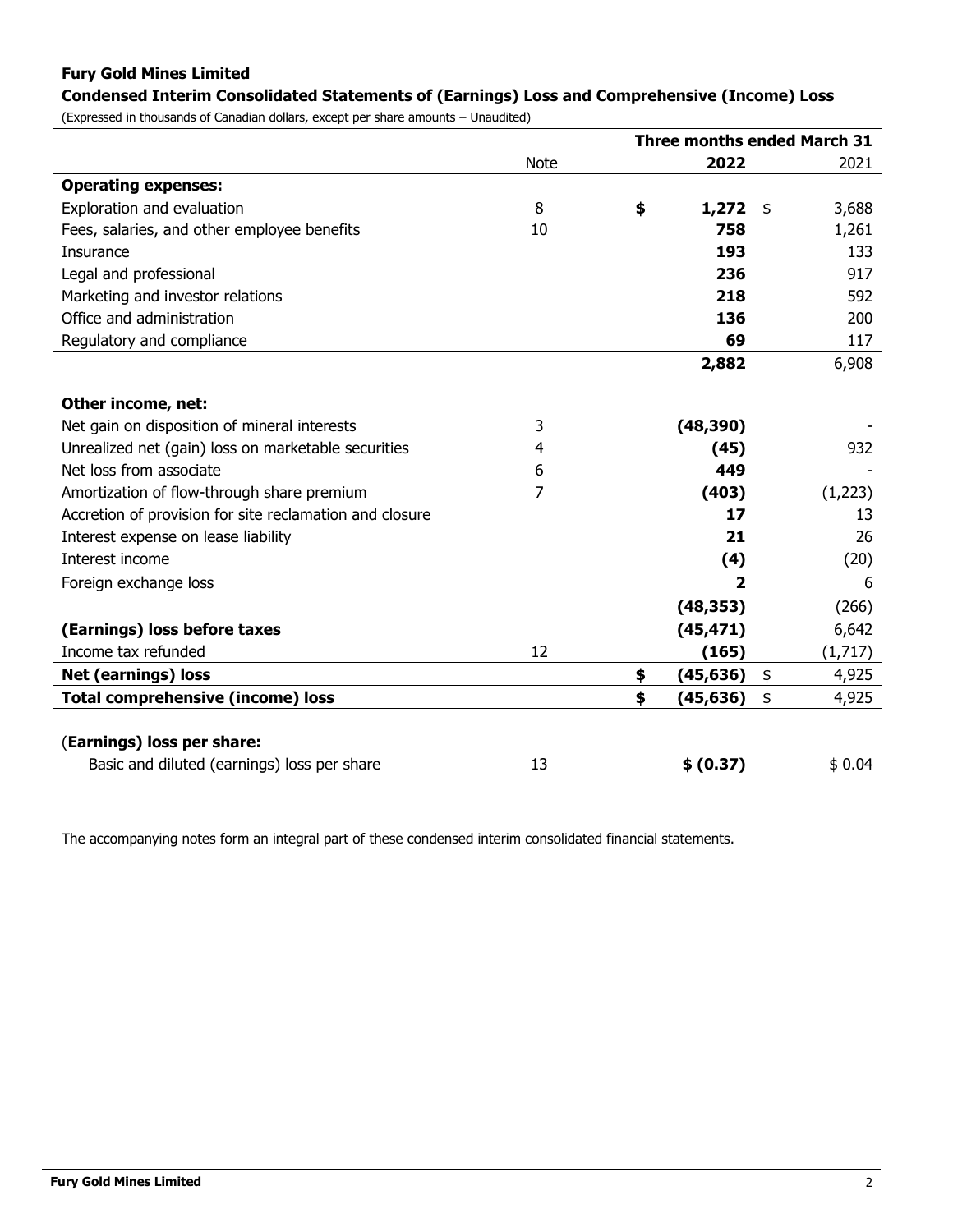## **Fury Gold Mines Limited**

# **Condensed Interim Consolidated Statements of Equity**

(Expressed in thousands of Canadian dollars, except share amounts – Unaudited)

|                                       | <b>Number of</b><br>common | <b>Share</b>             | <b>Share option</b><br>and warrant |                          |    |              |
|---------------------------------------|----------------------------|--------------------------|------------------------------------|--------------------------|----|--------------|
|                                       | shares                     | capital                  | reserve                            | <b>Deficit</b>           |    | <b>Total</b> |
| Balance at December 31, 2020          | 117,823,857                | 294,710                  | 11,521                             | (139, 959)               | \$ | 166,272      |
| Total comprehensive loss              |                            | $\overline{\phantom{0}}$ |                                    | (4, 925)                 |    | (4, 925)     |
| Warrants exercised                    | 10,793                     | 17                       | (1)                                |                          |    | 16           |
| Share-based compensation              |                            |                          | 913                                | $\overline{\phantom{0}}$ |    | 913          |
| Balance at March 31, 2021             | 117,834,650                | \$<br>294,727            | 12,433                             | (144, 884)               |    | 162,276      |
|                                       |                            |                          |                                    |                          |    |              |
| Balance at December 31, 2021          | 125,720,950                | \$<br>295,464            | 18,640                             | (156, 749)               | \$ | 157,355      |
| Total comprehensive income            |                            |                          |                                    | 45,636                   |    | 45,636       |
| Share-based compensation (note 10(a)) |                            |                          | 499                                |                          |    | 499          |
| Balance at March 31, 2022             | 125,720,950                | 295,464                  | 19,139                             | (111, 113)               | S  | 203,490      |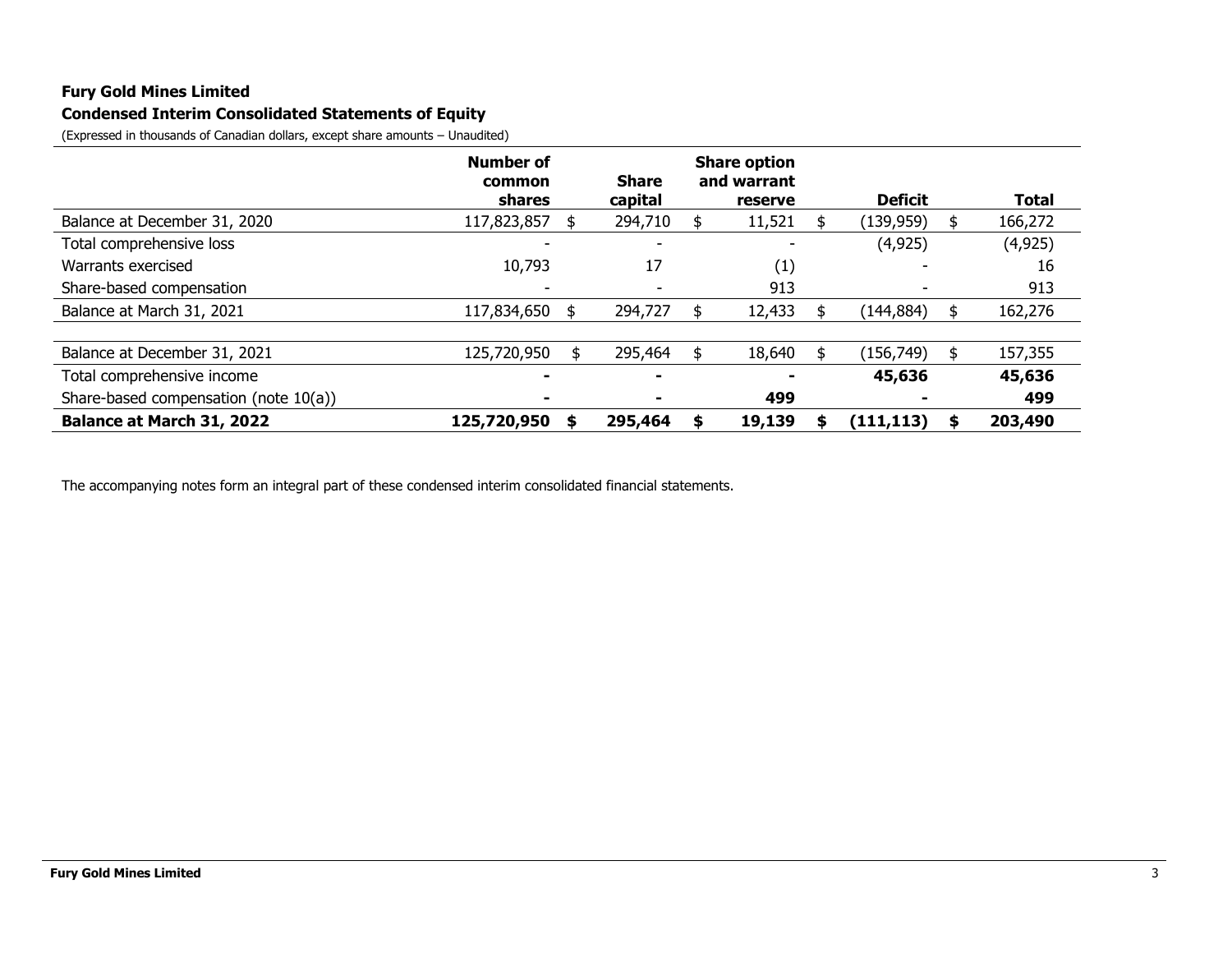# **Fury Gold Mines Limited Condensed Interim Consolidated Statements of Cash Flows**

(Expressed in thousands of Canadian dollars – Unaudited)

|                                                        |             | <b>Three months ended March 31</b> |           |    |          |  |
|--------------------------------------------------------|-------------|------------------------------------|-----------|----|----------|--|
|                                                        | <b>Note</b> |                                    | 2022      |    | 2021     |  |
| <b>Operating activities:</b>                           |             |                                    |           |    |          |  |
| Net earnings (loss)                                    |             | \$                                 | 45,636    | \$ | (4, 925) |  |
| Adjusted for:                                          |             |                                    |           |    |          |  |
| Interest income                                        |             |                                    | (4)       |    | (20)     |  |
| Items not involving cash:                              |             |                                    |           |    |          |  |
| Net gain on disposition of mineral interests           | 3           |                                    | (48, 390) |    |          |  |
| Unrealized net (gain) loss on marketable securities    | 4           |                                    | (45)      |    | 932      |  |
| Depreciation                                           |             |                                    | 86        |    | 90       |  |
| Net loss from associate                                | 6           |                                    | 449       |    |          |  |
| Amortization of flow-through share premium             | 7           |                                    | (403)     |    | (1, 223) |  |
| Accretion expense                                      |             |                                    | 17        |    | 13       |  |
| Share-based compensation                               | 11          |                                    | 499       |    | 913      |  |
| Interest expense on lease liability                    |             |                                    | 21        |    | 26       |  |
| Changes in non-cash working capital                    | 13          |                                    | (564)     |    | 334      |  |
| Cash used in operating activities                      |             |                                    | (2,698)   |    | (3,860)  |  |
| <b>Investing activities:</b>                           |             |                                    |           |    |          |  |
| Interest received                                      |             |                                    | 4         |    | 20       |  |
| Acquisition of Eastmain, net of cash acquired          |             |                                    |           |    | (1, 209) |  |
| Proceeds from disposition of mineral interests, net of | 3           |                                    | 4,479     |    |          |  |
| transaction costs                                      |             |                                    |           |    |          |  |
| Property and equipment additions                       |             |                                    |           |    | (69)     |  |
| Cash provided by (used in) investing activities        |             |                                    | 4,483     |    | (1, 258) |  |
| <b>Financing activities:</b>                           |             |                                    |           |    |          |  |
| Lease payments                                         |             |                                    | (46)      |    | (44)     |  |
| Proceeds from share option and warrant exercises       |             |                                    |           |    | 16       |  |
| Cash used in financing activities                      |             |                                    | (46)      |    | (28)     |  |
| Increase (decrease) in cash                            |             |                                    | 1,739     |    | (5, 146) |  |
| Cash, beginning of the period                          |             |                                    | 3,259     |    | 15,361   |  |
| Cash, end of the period                                |             | \$                                 | 4,998     | \$ | 10,215   |  |

Supplemental cash flow information (note 12)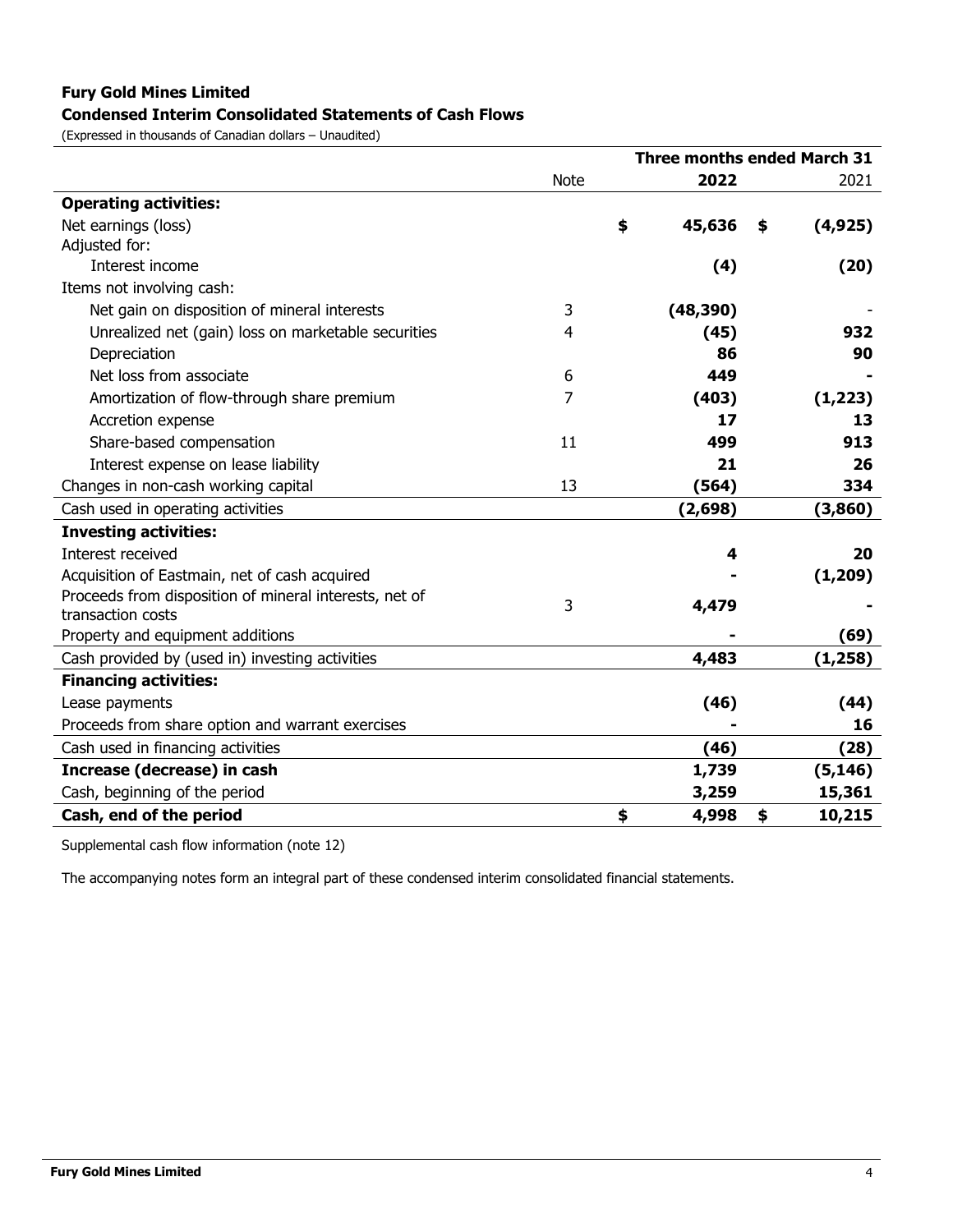# **Note 1: Nature of operations**

Fury Gold Mines Limited (the "Company" or "Fury Gold") was incorporated on June 9, 2008, under the *Business* Corporations Act (British Columbia) and is listed on the Toronto Stock Exchange and the NYSE-American, with its common shares trading under the symbol FURY. The Company's registered and records office is at 1500-1055 West Georgia Street Vancouver, BC, V6E 4N7 and the mailing address is 1630-1177 West Hastings Street, Vancouver, BC, V6E 2K3.

The Company's principal business activity is the acquisition and exploration of resource projects in Canada. At March 31, 2022, the Company had two principal projects: Eau Claire in Quebec, and Committee Bay in Nunavut.

#### **Sale of Homestake Resources Corporation**

On December 6, 2021, the Company entered into a definitive agreement (the "Purchase Agreement") with Dolly Varden Silver Corporation ("Dolly Varden") pursuant to which the Company agreed to sell to Dolly Varden a 100% interest in Fury Gold's wholly owned subsidiary, Homestake Resources Corporation ("Homestake Resources") in exchange for \$5,000 in cash and 76,504,590 common shares in Dolly Varden. Homestake Resources is the owner of a 100% interest in the Homestake Ridge gold-silver project which is located adjacent to the Dolly Varden Project owned by Dolly Varden in the Golden Triangle, British Columbia ("the Dolly Varden Transaction"). The Dolly Varden Transaction completed on February 25, 2022. As a result, Fury acquired 76,504,590 common shares of Dolly Varden on February 25, 2022, representing approximately 35.3% of the Dolly Varden Shares currently outstanding and 32.9% of Dolly Varden on a fully diluted basis.

In connection with the Dolly Varden Transaction and as contemplated in the Purchase Agreement, Dolly Varden and Fury Gold have also entered into an investor rights agreement dated February 25, 2022 (the "Investor Rights Agreement"). Pursuant to its obligations under the Investor Rights Agreement, Dolly Varden has appointed Forrester "Tim" Clark, the Chief Executive Officer ("CEO") of Fury Gold, and Michael Henrichsen, the Chief Geological Officer of Fury Gold, to the board of directors of Dolly Varden.

#### **Response to COVID-19**

The situation in Canada regarding COVID-19 remains fluid and permitted activities continue to be subject to change. At the Company's Eau Claire project in Quebec, all on-site employees have participated in the vaccination program and have received both doses and the booster dose. On-site measures are in place to mitigate the potential spread of the COVID-19 virus. These measures include a pre-travel COVID-19 screening questionnaire; a pre-travel COVID-19 PCR testing; and on-site Rapid Testing for COVID-19.

#### **Note 2: Basis of presentation**

#### **Statement of compliance**

These unaudited condensed interim consolidated financial statements (the "interim financial statements") have been prepared in accordance with International Accounting Standard 34 – Interim Financial Reporting ("IAS 34") as issued by the International Accounting Standards Board ("IASB"). Certain disclosures included in the Company's annual consolidated financial statements (the "consolidated financial statements") prepared in accordance with International Financial Reporting Standards ("IFRS") as issued by the IASB and interpretations issued by the IFRS Interpretations Committee ("IFRICs") have been condensed or omitted herein. Accordingly, these interim financial statements should be read in conjunction with the Company's consolidated financial statements for the year ended December 31, 2021.

These interim financial statements were approved and authorized for issuance by the Board of Directors of the Company on May 12, 2022.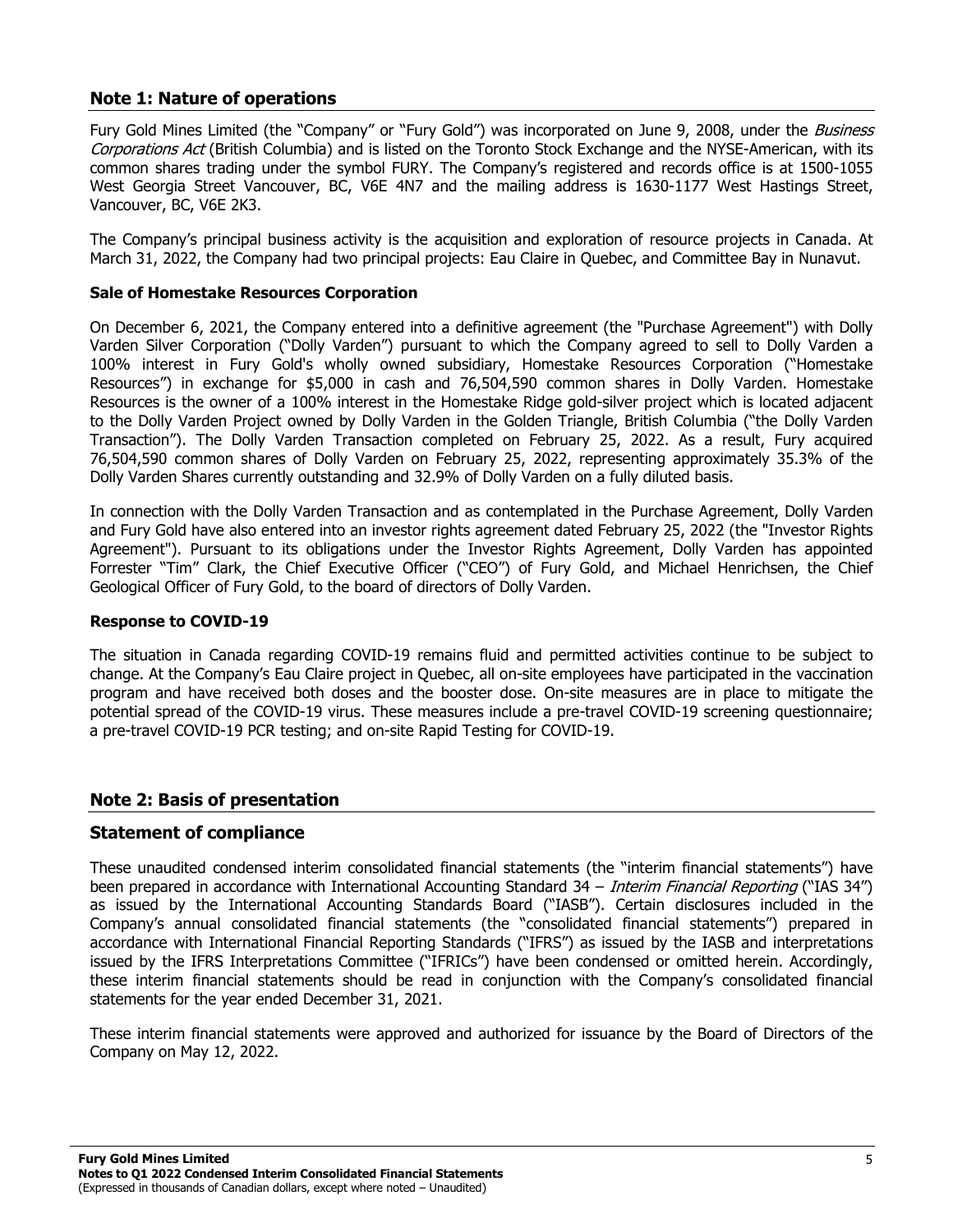# **Basis of preparation and consolidation**

These interim financial statements incorporate the financial statements of the Company and entities controlled by the Company (its subsidiaries). Control exists when the Company has power over an investee, exposure or rights to variable returns from its involvement with the investee, and the ability to use its power over the investee to affect the amount of the Company's returns. The Company's interim results are not necessarily indicative of its results for a full year.

The subsidiaries (with a beneficial interest of 100%) of the Company at March 31, 2022 were as follows:

| <b>Subsidiary</b>                           | <b>Place of</b><br>incorporation | <b>Functional</b><br>currency |
|---------------------------------------------|----------------------------------|-------------------------------|
| North Country Gold Corp. ("North Country")  | BC, Canada                       | <b>CAD</b>                    |
| Eastmain Resources Inc. ("Eastmain")        | ON, Canada                       | <b>CAD</b>                    |
| Eastmain Mines Inc. ("Eastmain Mines") (a)  | Canada                           | CAD                           |
| Fury Gold USA Limited ("Fury Gold USA") (b) | Delaware, U.S.A.                 | usd                           |

(a) Company incorporated federally in Canada.

(b) Fury Gold USA was incorporated on November 21, 2021 and will provide certain administrative services with respect to short-term employee benefits for US resident personnel.

These interim financial statements also include a 35.3% investment in Dolly Varden (note 6) that is accounted for using the equity method. Dolly Varden owns the Kitsault project which includes the Dolly Varden Project and the Homestake Ridge gold-silver project in British Columbia, Canada.

These interim financial statements have been prepared on a historical cost basis except for certain financial instruments that have been measured at fair value (note 14). All amounts are expressed in thousands of Canadian dollars unless otherwise noted. Reference to US\$ are to United States dollars. All intercompany balances and transactions have been eliminated.

#### **Segmented information**

The Company's operating segments are reviewed by the key decision maker to make decisions about resources to be allocated to the segments and to assess their performance. The Company operates in one reportable operating segment, being the acquisition, exploration, and development of mineral resource properties, and in one geographical location, Canada.

# **Critical accounting estimates, judgements, and policies**

The preparation of financial statements in accordance with IFRS requires management to select accounting policies and make estimates and judgments that may have a significant impact on consolidated financial statements. Estimates are continuously evaluated and are based on management's experience and expectations of future events that are believed to be reasonable under the circumstances. Actual outcomes may differ from these estimates.

In preparing the Company's interim financial statements for the three months ended March 31, 2022, the Company applied the significant accounting policies and critical accounting estimates and judgements disclosed in notes 3 and 5, respectively, of its consolidated financial statements for the year ended December 31, 2021, except as noted below:

#### **Investment in associate**

The Company conducts a portion of its business through an equity interest in an associate. An associate is an entity over which the Company has significant influence and is neither a subsidiary nor a joint venture. The Company has significant influence when it has the power to participate in the financial and operating policy decisions of the associate but does not have control or joint control over those policy decisions.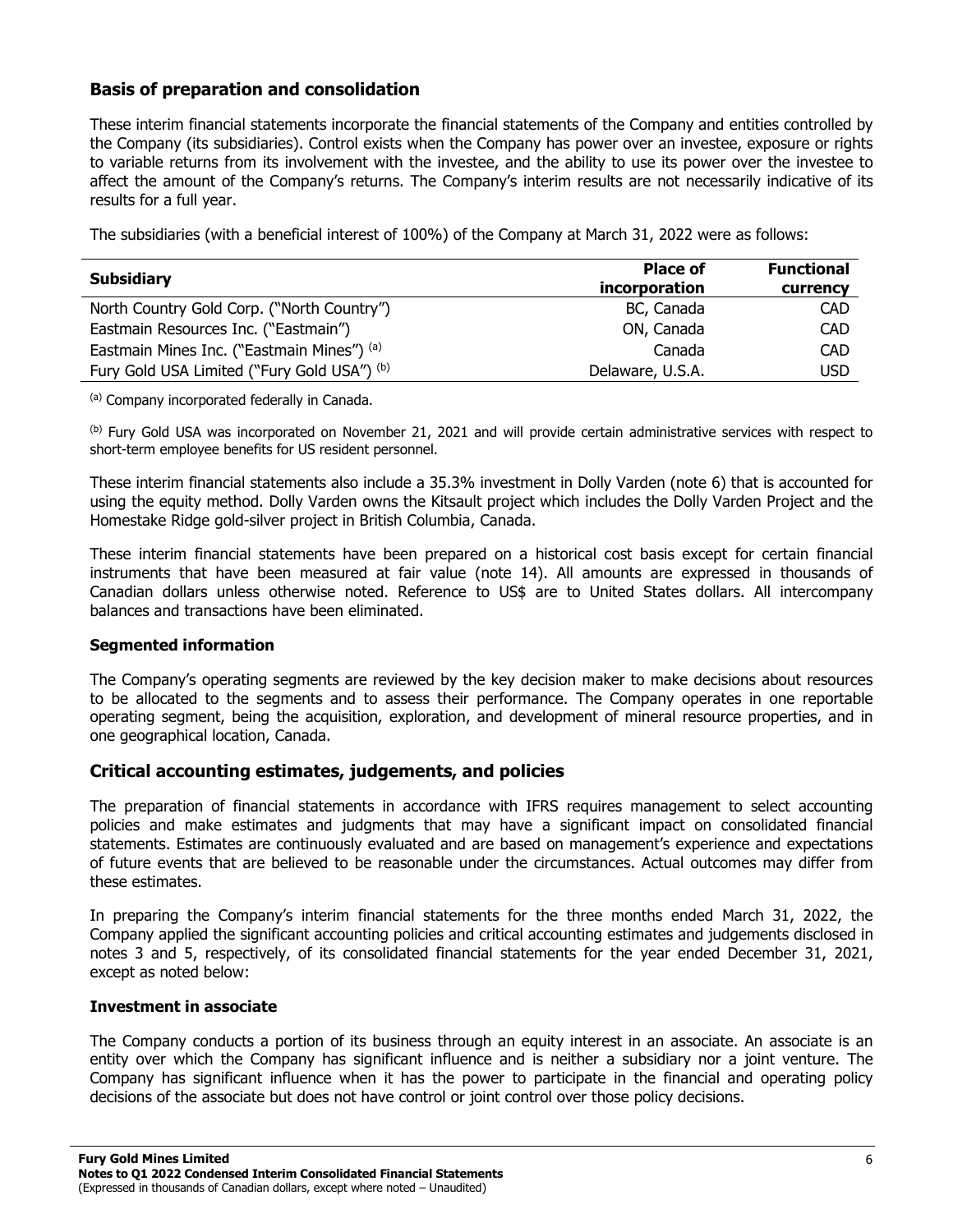The Company accounts for its investment in associate using the equity method. Under the equity method, the Company's investment in an associate is initially recognized at cost and subsequently increased or decreased to recognize the Company's share of earnings and losses of the associate, after any adjustments necessary to give effect to uniform accounting policies, and for impairment losses after the initial recognition date. The Company's share of an associate's losses that are in excess of its investment in the associate are recognized only to the extent that the Company has incurred legal or constructive obligations or made payments on behalf of the associate. The Company's share of earnings and losses of its associate are recognized in net (earnings)/loss during the period.

#### **New and amended standards not yet effective**

Certain pronouncements have been issued by the IASB that are mandatory for accounting periods beginning after December 31, 2022. The Company has not early adopted any of these pronouncements, and they are not expected to have a significant impact in the foreseeable future on the Company's consolidated financial statements once adopted.

#### **Note 3: Sale of Homestake Resources**

On February 25, 2022, the Company completed the sale of Homestake Resources to Dolly Varden for cash proceeds of \$5,000 and 76,504,590 common shares of Dolly Varden (note 6). The Company's resulting interest in Dolly Varden represented approximately 35.3% of the issued and outstanding common shares of Dolly Varden on February 25, 2022, which has been accounted for using the equity method (note 6). The Company recognized a gain of \$48,390, net of transaction costs of \$589, on the date of disposition, calculated as follows:

| Net assets derecognized:                 | <b>Total</b> |
|------------------------------------------|--------------|
| Mineral interests                        | \$<br>16,460 |
| Reclamation bond                         | 68           |
|                                          | 16,528       |
| Net proceeds:                            |              |
| Cash                                     | \$<br>5,000  |
| Working capital adjustment               | 68           |
| 76,504,590 common shares of Dolly Varden | 60,439       |
| <b>Transaction costs</b>                 | (589)        |
|                                          | 64,918       |
| <b>Net gain on disposition</b>           | \$48,390     |

The fair value of the common shares of Dolly Varden received on date of disposition is based on the market price of the shares at the date of disposition of C\$0.79.

The Company has sufficient non-capital losses as at March 31, 2022 to offset the capital gain arising on disposition of Homestake Resources. As such, there is nil tax payable on the sale of Homestake Resources.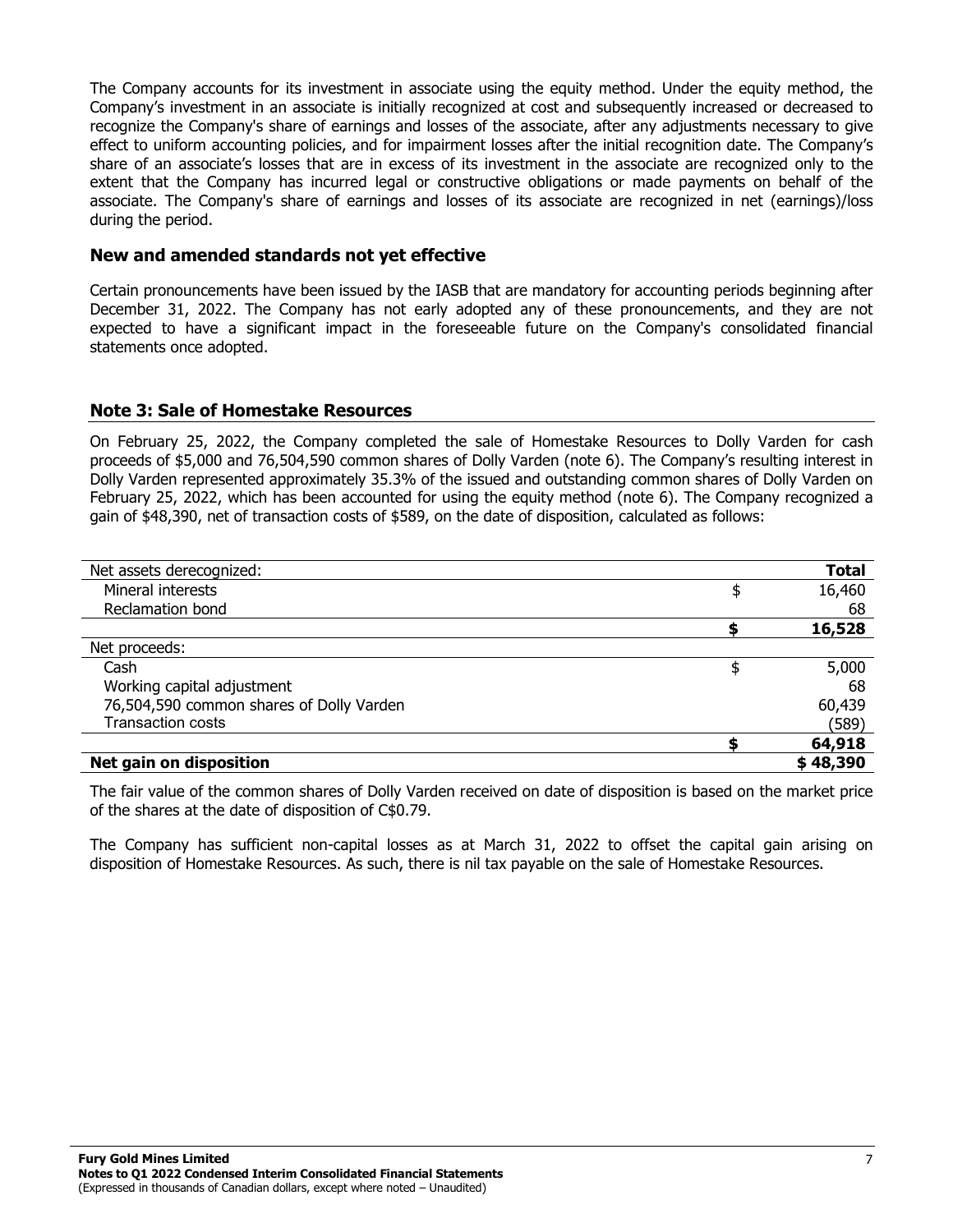## **Note 4: Marketable securities**

The marketable securities held by the Company were as follows:

|                                  | Total       |
|----------------------------------|-------------|
| Balance at December 31, 2020     | \$<br>2,675 |
| <b>Additions</b>                 | 110         |
| Sale of marketable securities    | (1,000)     |
| Realized loss on disposition     | (311)       |
| Unrealized net loss              | (869)       |
| Balance at December 31, 2021     | 605         |
| Unrealized net gain              | 45          |
| <b>Balance at March 31, 2022</b> | 650         |

During the year ended December 31, 2021, the Company sold 1,581,177 common shares of Benz Mining Corp ("Benz Mining") for total proceeds of \$1,000. Upon disposition, the Company realized a loss of \$311, representing the decline in market value from the deemed date of acquisition of the shares on October 9, 2020, as part of the acquisition of Eastmain to date of disposition. As at March 31, 2022, the Company held 174,658 common shares of Benz Mining, received in respect of an option payment on certain mineral properties (note 10). The Company also holds 500,000 warrants which may be exchanged for 500,000 common shares of Benz Mining, with an exercise price of \$0.12 and an expiry date of April 27, 2023.

Subsequent to three months ended March 31, 2022, the Company exercised 500,000 warrants of Benz Mining with an exercise price of \$0.12.

Purchases and sales of marketable securities are accounted for as of the trade date.

#### **Note 5: Mineral interests**

The Company's principal resource properties are located in Canada.

#### **Quebec**

The Company maintains interests in 12 properties within the James Bay region of Quebec. The principal projects are:

#### **Eau Claire**

The Company owns a 100% interest in the Eau Claire project located immediately north of the Eastmain reservoir, approximately 10 kilometres ("km") northeast of Hydro Quebec's EM-1 hydroelectric power facility, 80 km north of the town of Nemaska, 320 km northeast of the town of Matagami, and 800 km north of Montreal, Quebec. The property consists of map-designated claims totaling approximately 23,000 hectares.

#### **Eastmain Mine**

The Eastmain Mine project hosts the Eastmain Mine gold deposit. The past-producing Eastmain Mine project comprises 152 mineral claims and an industrial lease. Located on the eastern most part of the Upper Eastmain River Greenstone Belt of the James Bay District of northern Quebec, the property covers approximately 80 km<sup>2</sup> of highly prospective terrain.

In 2019, Benz Mining entered into an option agreement with Eastmain to allow Benz Mining the option to earn a 75% interest in the Eastmain Mine property in return for making option payments of \$2,320 between October 2019 and October 2023, and incurring exploration expenditures of \$3,500 on the property. The option payments may be settled in both cash and shares. Upon completion of the first option to earn 75%, Benz Mining may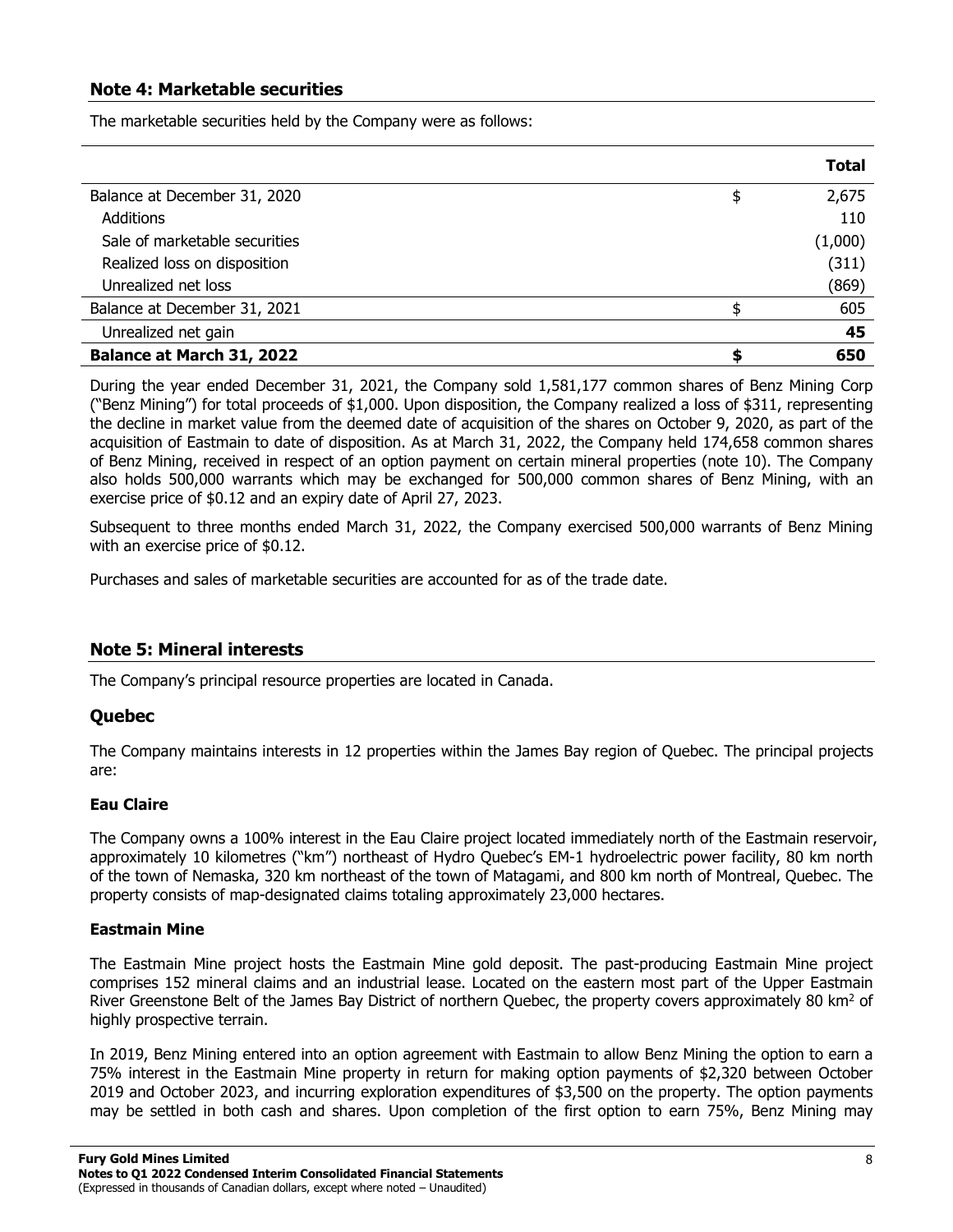acquire the remaining 25% interest upon payment of \$1,000 upon closing of project financing, and \$1,500 upon commencement of commercial production. This option agreement was subsequently amended in April 2020 to grant Benz Mining the option to earn up to 100% of the Ruby Hill properties located to the west of the Eastmain Mine project. The Company would retain 1-2% net smelter return ("NSR") royalties pursuant to the amended agreement are due annually in October.

## **Éléonore South Joint Venture**

The Éléonore South Joint Venture project consists of two separate blocks of map-designated claims, comprising a total of 282 claims covering approximately 147  $km^2$  of the Opinaca area of James Bay, Quebec. The Éléonore West block consists of 34 mineral claims covering approximately 18 km<sup>2</sup>, while the Éléonore South block contains 248 claims extending over an area of approximately 130 km2. The project is a three-way joint venture agreement between Eastmain, Azimut Exploration Inc. ("Azimut"), and Goldcorp Canada Ltd. ("Goldcorp Canada"), a wholly owned subsidiary of Newmont Corporation. Project ownership is based on participation in the funding of annual exploration programs. As such, the project is held by the joint operation partners approximately as follows: Fury Gold 38.12%, Goldcorp Canada 38.11%, and Azimut 23.77%. The Company is currently designated as operator.

# **Nunavut**

# **Committee Bay**

The Company, through its wholly owned subsidiary North Country, owns a 100% interest in the Committee Bay project located in Nunavut, Canada. The Committee Bay project includes approximately 280,000 hectares situated along the Committee Bay Greenstone Belt located within the Western Churchill province of Nunavut. The Committee Bay project is subject to a 1% NSR royalty on gold production, with certain portions subject to an additional 1.5% NSR royalty. The 1.5% NSR royalty is payable on only 7,596 hectares and can be purchased by the Company within two years of commencement of commercial production for \$2,000 for each one-third (0.5%) of the 1.5% NSR royalty.

## **Gibson MacQuoid**

In 2017, the Company acquired a number of prospecting permits and mineral claims along the Gibson MacQuoid Greenstone Belt in Nunavut, Canada. In 2019, the Company staked additional claims, which overlapped the Company's prospecting claims that expired in February 2020, to maintain a contiguous land package over the Company's current areas of interest. The Company's claims, which are located between the Meliadine deposit and Meadowbank mine, cover approximately 120 km of strike length of the prospective greenstone belt and total 51,622 hectares collectively.

|                                                                     |   | Quebec  |    | <b>Nunavut</b> | <b>British</b><br><b>Columbia</b> | Total         |
|---------------------------------------------------------------------|---|---------|----|----------------|-----------------------------------|---------------|
| Balance at December 31, 2020                                        |   | 125,354 |    | 19,358         | 16,060                            | 160,772       |
| Option payment received                                             |   | (260)   |    |                |                                   | (260)         |
| Purchase of Homestake Ridge royalty                                 |   |         |    |                | 400                               | 400           |
| Disposition of mineral interests                                    |   | (50)    |    |                |                                   | (50)          |
| Change in estimate of provision for site<br>reclamation and closure |   | 50      |    | (219)          |                                   | (169)         |
| Balance at December 31, 2021                                        |   | 125,094 | \$ | 19,139         | \$<br>16,460                      | \$<br>160,693 |
| Sale of Homestake Resources (note 3)                                |   |         |    | -              | (16, 460)                         | (16, 460)     |
| Change in estimate of provision for site                            |   |         |    |                |                                   |               |
| reclamation and closure                                             |   | (195)   |    | (166)          |                                   | (361)         |
| <b>Balance at March 31, 2022</b>                                    | S | 124,899 | S  | 18,973         | \$                                | \$143,872     |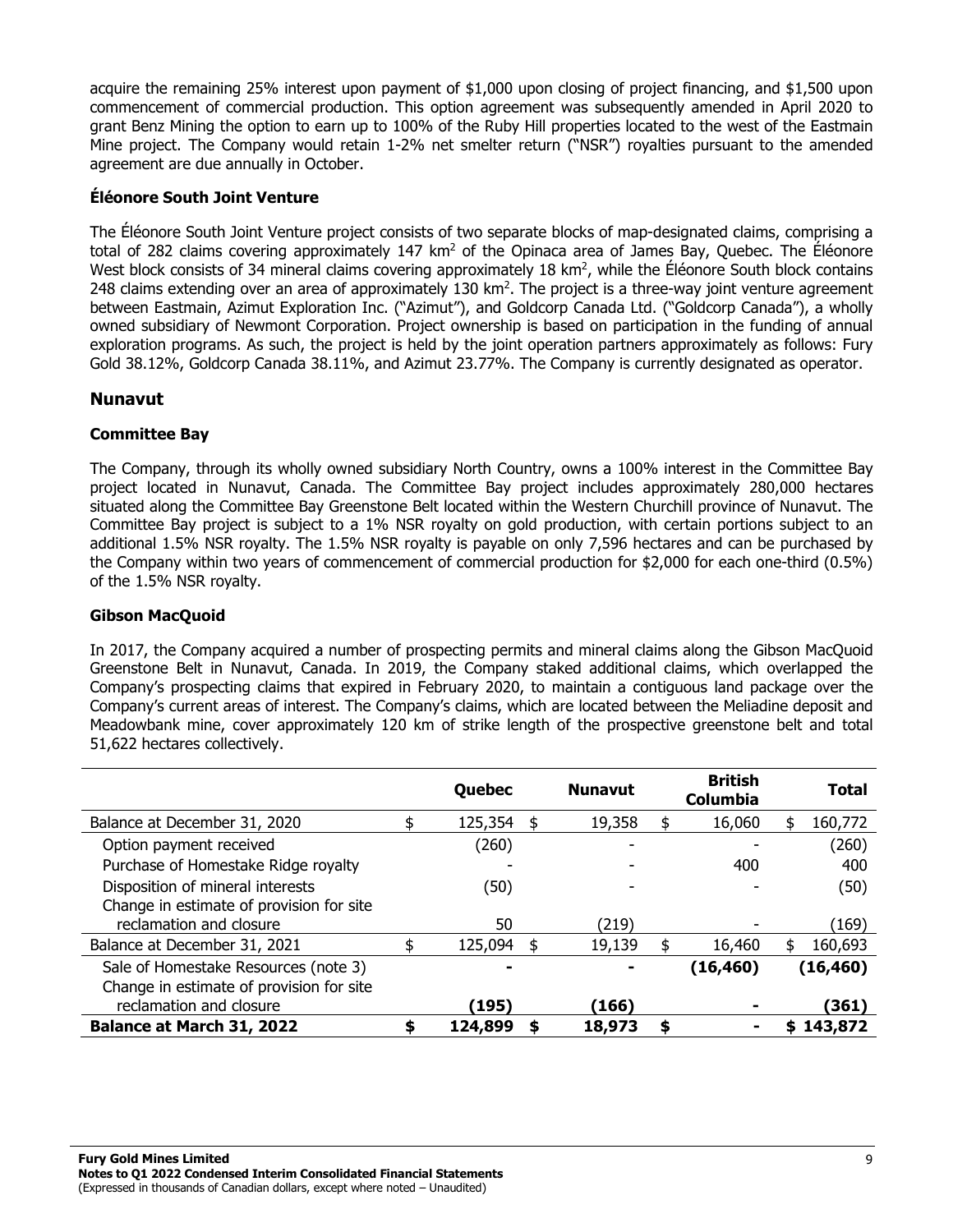## **Note 6: Investment in Associate**

The Dolly Varden Transaction completed on February 25, 2022. As a result, Fury acquired 76,504,590 Dolly Varden Shares on February 25, 2022, representing approximately 35.3% of the Dolly Varden Shares outstanding. On March 31, 2022, Dolly Varden completed a private placement which included the issuance of 11.3 million common shares, resulting in the Company's equity interest being diluted to 33.2% as of March 31, 2022. Dolly Varden holds a 100% interest in the gold-silver Kitsault Valley project including the Dolly Varden Project and the Homestake Ridge gold-silver project, located in the southern tip of the Golden Triangle of British Columbia.

The carrying amounts of the Company's investment in Dolly Varden at March 31, 2022 was:

| Carrying amount at December 31, 2021      | -      |
|-------------------------------------------|--------|
| Acquisition of equity investment (note 3) | 60,439 |
| Company's share of net loss of associate  | (449)  |
| Carrying amount at March 31, 2022         | 59,990 |

The fair market value of the Company's investment in Dolly Varden as at March 31, 2022 was \$62,734 based upon a closing share price of \$0.82.

Summarized financial information of Dolly Varden on a 100% basis is as follows:

|                                    | Three months ended<br><b>March 31 2022</b> |
|------------------------------------|--------------------------------------------|
| Exploration and evaluation         | 124                                        |
| Marketing                          | 212                                        |
| Stock-based compensation           | 822                                        |
| Other                              | 113                                        |
| Net loss of associate              | 1,271                                      |
| Company's equity share of net loss | 449                                        |

|                                                      | At March 31<br>2022 |
|------------------------------------------------------|---------------------|
| Current assets                                       | 26,240<br>S         |
| Non-current assets                                   | 157,478             |
| <b>Current liabilities</b>                           | (3,025)             |
| Net assets                                           | 180,693             |
| Company's equity share of net assets of<br>associate | 59,990<br>\$        |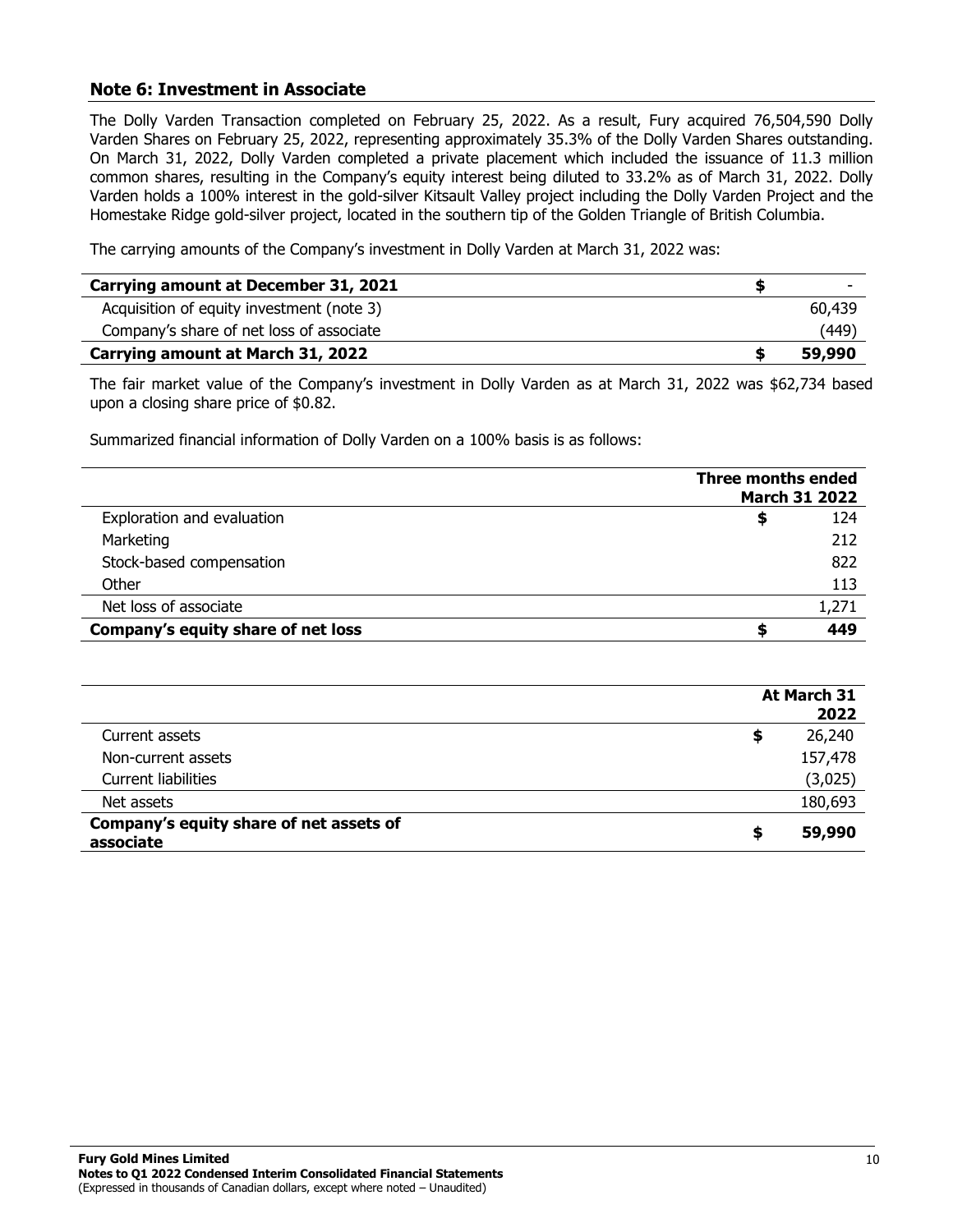# **Note 7: Flow-through share premium liability**

Flow-through shares are issued at a premium, calculated as the difference between the price of a flow-through share and the price of a common share at that date. Tax deductions generated by eligible expenditures are passed through to the shareholders of the flow-through shares once the eligible expenditures are incurred and renounced. In July 2020, in response to the economic impact of COVID-19, the Government of Canada extended the timelines for eligible expenditures from 24 to 36 months.

The flow-through share funding and expenditures, along with the corresponding impact on the flow-through share premium liability, were as follows:

| <b>Quebec</b>                      | <b>Flow-through funding</b><br>and expenditures |           |    | <b>Flow-through</b><br><b>Premium liability</b> |
|------------------------------------|-------------------------------------------------|-----------|----|-------------------------------------------------|
| Balance at December 31, 2020       |                                                 | 18,079    | \$ | 7,644                                           |
| Flow-through eligible expenditures |                                                 | (10, 789) |    | (4,520)                                         |
| Balance at December 31, 2021       |                                                 | 7,290     |    | 3,124                                           |
| Flow-through eligible expenditures |                                                 | (939)     |    | (403)                                           |
| <b>Balance at March 31, 2022</b>   |                                                 | 6,351     |    | 2,721                                           |

In September 2020, the Company completed an equity financing by raising \$23,000 through the issuance of 7,750,000 subscription receipts. Out of the subscription receipts sold, 5,000,000 were flow-through receipts for gross proceeds of \$17,500 and were exchanged for Fury Gold common shares designated as flow-through shares, while 2,750,000 subscription receipts were sold as non-flow-through for gross proceeds of \$5,500 and exchanged for Fury Gold common shares. The flow-through proceeds are being used for mineral exploration in Quebec. The Company is committed to incur the remaining exploration expenditures of  $$6,351$  (December 31, 2021 –  $$7,290$ ) before December 31, 2022, which was renounced to investors in December 2020.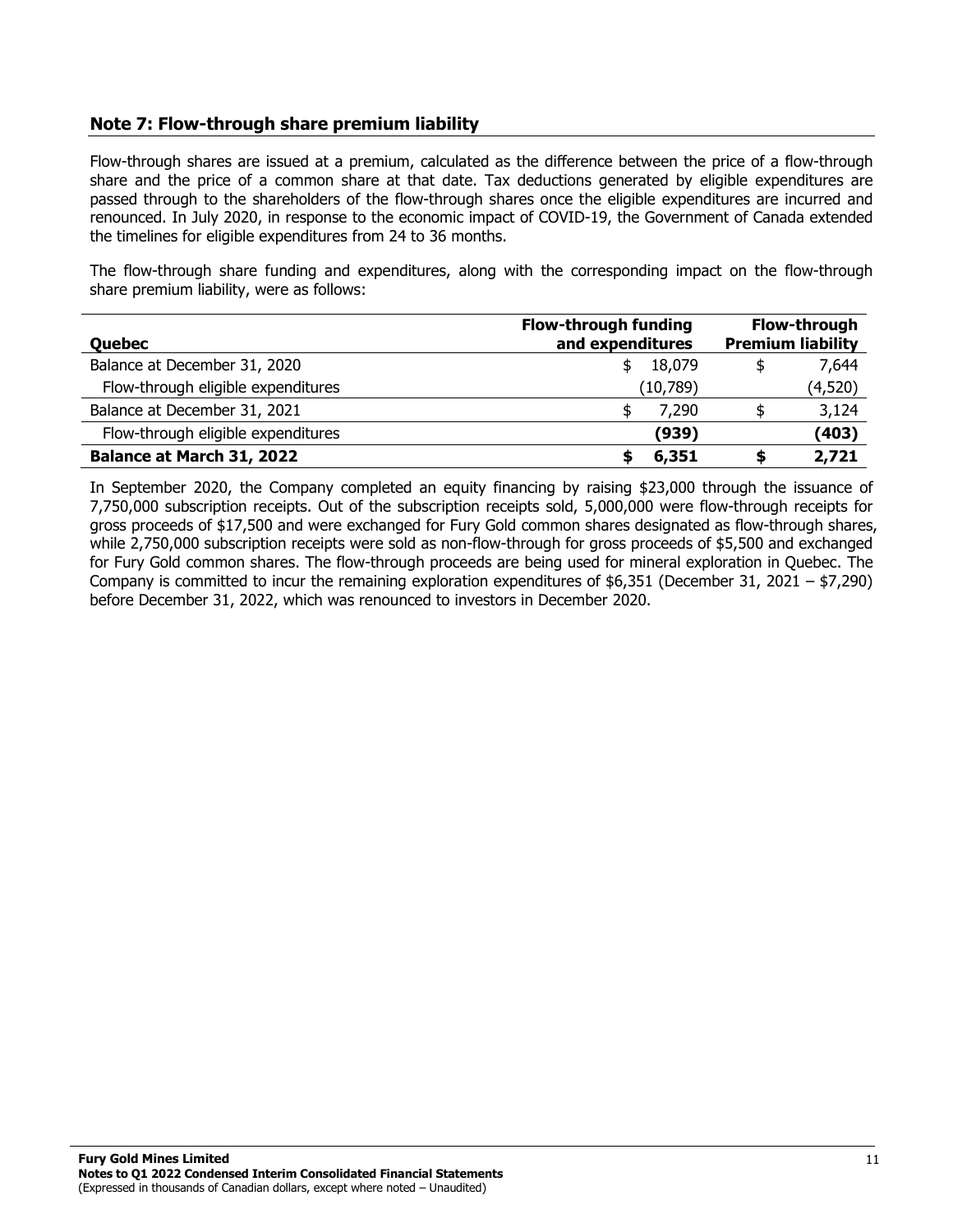# **Note 8: Exploration and evaluation costs**

For the three months ended March 31, 2022 and 2021, the Company's exploration and evaluation costs were as follows:

|                                               |    |        |                |     | <b>British</b>  |              |
|-----------------------------------------------|----|--------|----------------|-----|-----------------|--------------|
|                                               |    | Quebec | <b>Nunavut</b> |     | <b>Columbia</b> | Total        |
| Assaying                                      | \$ | 162    | \$<br>18       | -\$ | $\mathbf{2}$    | \$<br>182    |
| <b>Exploration drilling</b>                   |    | 14     |                |     |                 | 14           |
| Camp cost, equipment, and field supplies      |    | 131    | 58             |     | 10              | 199          |
| Geological consulting services                |    | (24)   | $\mathbf{2}$   |     |                 | (22)         |
| Geophysical analysis                          |    | 120    |                |     |                 | 120          |
| Permitting, environmental and community costs |    | 29     | 59             |     |                 | 88           |
| Expediting and mobilization                   |    | 2      |                |     |                 | $\mathbf{2}$ |
| Salaries and wages                            |    | 443    | 14             |     |                 | 458          |
| Fuel and consumables                          |    | 80     |                |     |                 | 80           |
| Aircraft and travel                           |    | 19     |                |     |                 | 19           |
| Share-based compensation                      |    | 130    |                |     |                 | 132          |
| <b>Three months ended</b>                     |    |        |                |     |                 |              |
| March 31, 2022                                | S  | 1,106  | 152            |     | 14              | 1,272        |

|                                               | Quebec      | Nunavut  |    | <b>British</b><br>Columbia |    | Total |
|-----------------------------------------------|-------------|----------|----|----------------------------|----|-------|
| Assaying                                      | \$<br>378   | \$<br>30 | \$ | 14                         | \$ | 422   |
|                                               |             |          |    |                            |    |       |
| <b>Exploration drilling</b>                   | 1,272       |          |    |                            |    | 1,272 |
| Camp cost, equipment, and field supplies      | 375         | 59       |    | 3                          |    | 437   |
| Geological consulting services                | 176         | 34       |    |                            |    | 212   |
| Geophysical analysis                          | 149         |          |    |                            |    | 149   |
| Permitting, environmental and community costs | 95          | 34       |    | 13                         |    | 142   |
| Expediting and mobilization                   | 7           |          |    |                            |    |       |
| Salaries and wages                            | 504         | 45       |    | 20                         |    | 569   |
| Fuel and consumables                          | 174         | 35       |    |                            |    | 209   |
| Aircraft and travel                           | 61          |          |    |                            |    | 62    |
| Share-based compensation                      | 160         | 34       |    | 13                         |    | 207   |
| Three months ended                            |             |          |    |                            |    |       |
| March 31, 2021                                | \$<br>3,351 | 271      | S  | 66                         | Я  | 3,688 |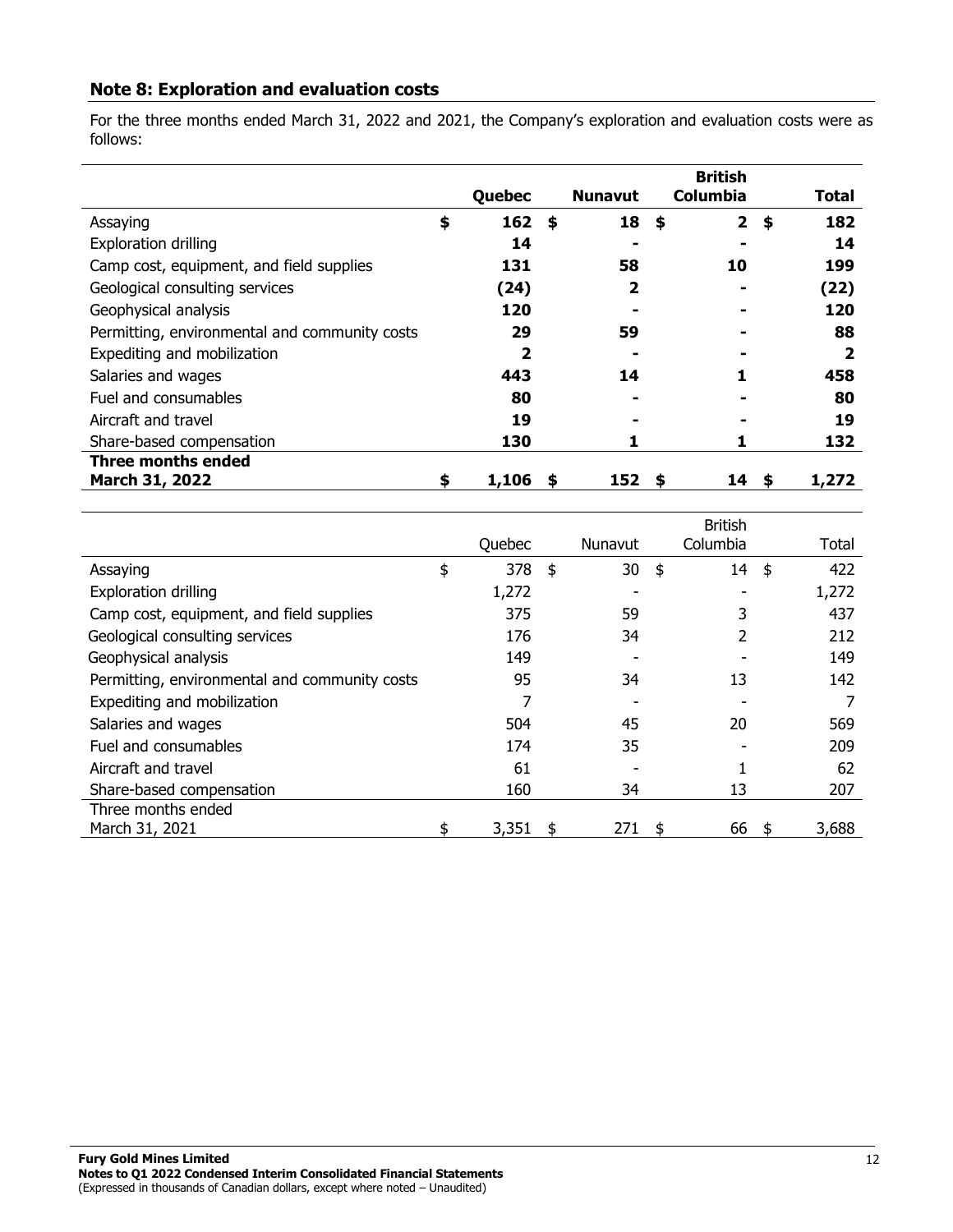# **Note 9: Share capital**

## **Authorized**

Unlimited common shares without par value.

Unlimited preferred shares – nil issued and outstanding.

#### **Share issuances**

Three months ended March 31, 2022:

i. The Company did not have any new share issuances during the three months ended March 31, 2022.

Three months ended March 31, 2021:

i. 10,793 shares were issued as a result of share warrants being exercised with a weighted average exercise price of \$1.46 for gross proceeds of \$16. An amount of \$1 attributed to the fair value of these share warrants was transferred from the equity reserves and recorded against share capital.

#### **Note 10: Share option and warrant reserves**

#### **(a) Share-based compensation expense**

The Company uses the fair value method of accounting for all share-based payments to directors, officers, employees, and other service providers. During the three months ended March 31, 2022 and 2021, the sharebased compensation expense was as follows:

|                                                    | <b>Three months ended March 31</b> |                |  |      |  |
|----------------------------------------------------|------------------------------------|----------------|--|------|--|
|                                                    |                                    | 2022           |  | 2021 |  |
| Recognized in net (earnings) loss and included in: |                                    |                |  |      |  |
| Exploration and evaluation costs                   |                                    | $132 \quad$ \$ |  | 207  |  |
| Fees, salaries and other employee benefits         |                                    | 367            |  | 706  |  |
| <b>Total share-based compensation expense</b>      |                                    | 499            |  | 913  |  |

During the three months ended March 31, 2022, the Company granted 1,745,000 (March 31, 2021 – nil) share options to directors, officers, employees, and certain consultants who provide certain on-going services to the Company, representative of employee services. The weighted average fair value per option of these share options was calculated as \$0.43 using the Black-Scholes option valuation model at the grant date. There were no share options granted during the three months ended March 31, 2021.

The fair value of the share-based options granted during the three months ended March 31, 2022 was based on the following weighted average assumptions:

|                          | <b>Three months ended March 31</b> |
|--------------------------|------------------------------------|
|                          | 2022                               |
| Risk-free interest rate  | 1.63%                              |
| Expected dividend yield  | Nil                                |
| Share price volatility   | 66%                                |
| Expected forfeiture rate | 3%                                 |
| Expected life in years   | 5.00                               |

The risk-free interest rate assumption is based on the Government of Canada benchmark bond yields and treasury bills with a remaining term that approximates the expected life of the share-based options. The expected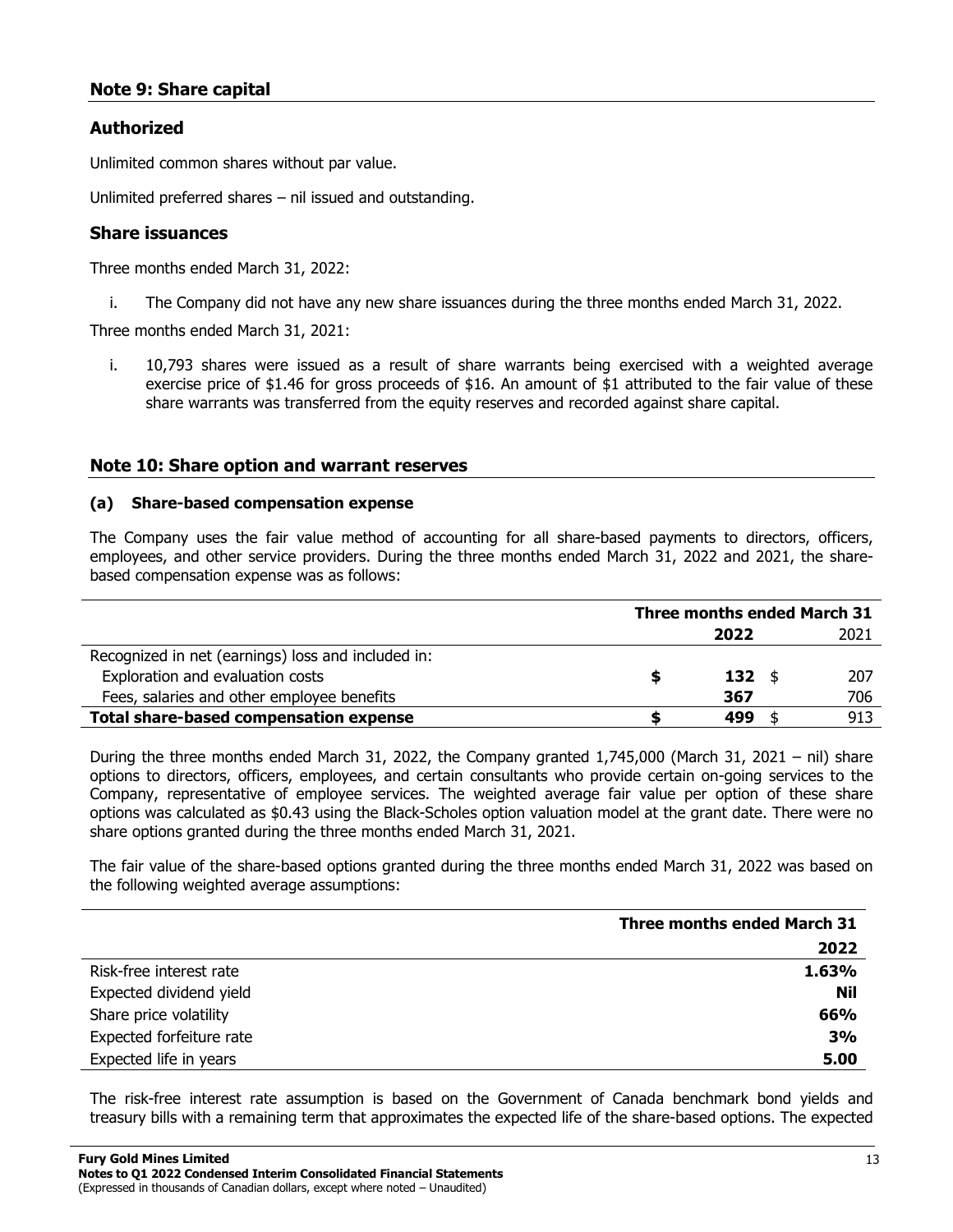volatility assumption is based on the historical and implied volatility of the Company's common shares. The expected forfeiture rate and the expected life in years are based on historical trends.

## **(b) Share option plan**

The Company maintains a rolling share option plan providing for the issuance of share options up to 10% of the Company's issued and outstanding common shares at the time of the grant. The Company may grant share options from time to time to its directors, officers, employees, and other service providers. The share options typically vest as to 25% on the date of the grant and 12.5% every three months thereafter for a total vesting period of 18 months.

The number of share options issued and outstanding and the weighted average exercise price were as follows:

|                                | Number of<br>share options | exercise price | Weighted<br>average<br>(\$/option) |
|--------------------------------|----------------------------|----------------|------------------------------------|
| Outstanding, December 31, 2020 | 8,141,004                  | \$             | 2.67                               |
| Granted                        | 1,405,000                  |                | 1.03                               |
| Exercised                      | (5,834)                    |                | 0.86                               |
| Expired                        | (1,685,048)                |                | 3.62                               |
| Forfeited                      | (1, 103, 125)              |                | 2.04                               |
| Outstanding, December 31, 2021 | 6,751,997                  | \$             | 2.00                               |
| Granted                        | 1,745,000                  |                | 1.00                               |
| Expired                        | (383, 620)                 |                | 3.94                               |
| Forfeited                      | (197, 903)                 |                | 1.80                               |
| Outstanding, March 31, 2022    | 7,915,474                  | \$             | 1.69                               |

As at March 31, 2022, the number of share options outstanding was as follows:

|                   |           | <b>Options outstanding</b> | <b>Options exercisable</b> |           |                |                |
|-------------------|-----------|----------------------------|----------------------------|-----------|----------------|----------------|
|                   |           | Weighted                   | Weighted                   |           | Weighted       | Weighted       |
|                   |           | average                    | average                    |           | average        | average        |
| Exercise          | Number of | exercise price             | remaining life             | Number of | exercise price | remaining life |
| price (\$/option) | shares    | (\$/option)                | (years)                    | shares    | (\$/option)    | (years)        |
| $$0.56 - $1.95$   | 4,604,003 | 1.17                       | 2.62                       | 2,422,128 | 1.33           | 2.44           |
| $$2.05 - $5.31$   | 3,180,203 | 2.17                       | 3.34                       | 2,865,828 | 2.19           | 3.31           |
| $$7.54 - $9.86$   | 131,268   | 7.88                       | 0.17                       | 131,268   | 7.88           | 0.17           |
|                   | 7,915,474 | 1.69                       | 2.86                       | 5,419,224 | 1.94           | 2.84           |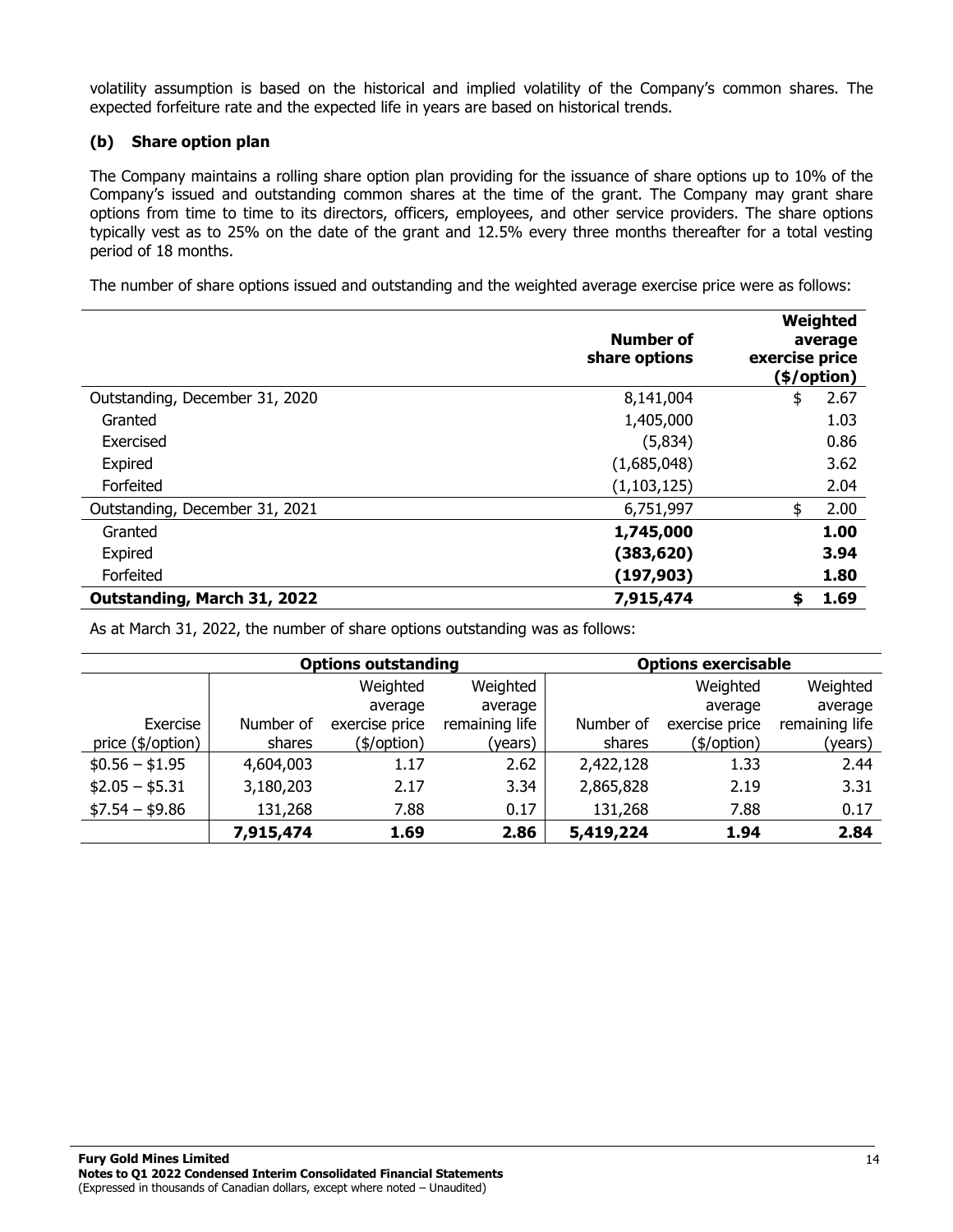#### **(c) Share purchase warrants**

The number of share purchase warrants outstanding at March 31, 2022 was as follows:

|                                      | <b>Warrants</b><br>outstanding | <b>Weighted average</b> | exercise price<br>(\$/share) |
|--------------------------------------|--------------------------------|-------------------------|------------------------------|
| Outstanding at December 31, 2020     | 1,626,740                      |                         | 1.66                         |
| Issued                               | 7,461,450                      |                         | 1.20                         |
| Exercised                            | (101, 042)                     |                         | 1.46                         |
| Expired                              | (775, 695)                     |                         | 1.42                         |
| Outstanding at December 31, 2021     | 8,211,453                      |                         | 1.27                         |
| Expired                              | (412,190)                      |                         | 1.11                         |
| <b>Outstanding at March 31, 2022</b> | 7,799,263                      |                         | 1.28                         |

The following table reflects the warrants issued and outstanding as of March 31, 2022:

| <b>Expiry date</b> | <b>Warrants</b><br>outstanding | <b>Exercise price</b><br>(\$/share) |
|--------------------|--------------------------------|-------------------------------------|
| September 12, 2022 | 337,813                        | 2.96                                |
| October 6, 2024    | 5,085,670                      | 1.20                                |
| October 12, 2024   | 2,375,780                      | 1.20                                |
| <b>Total</b>       | 7,799,263                      | 1.28                                |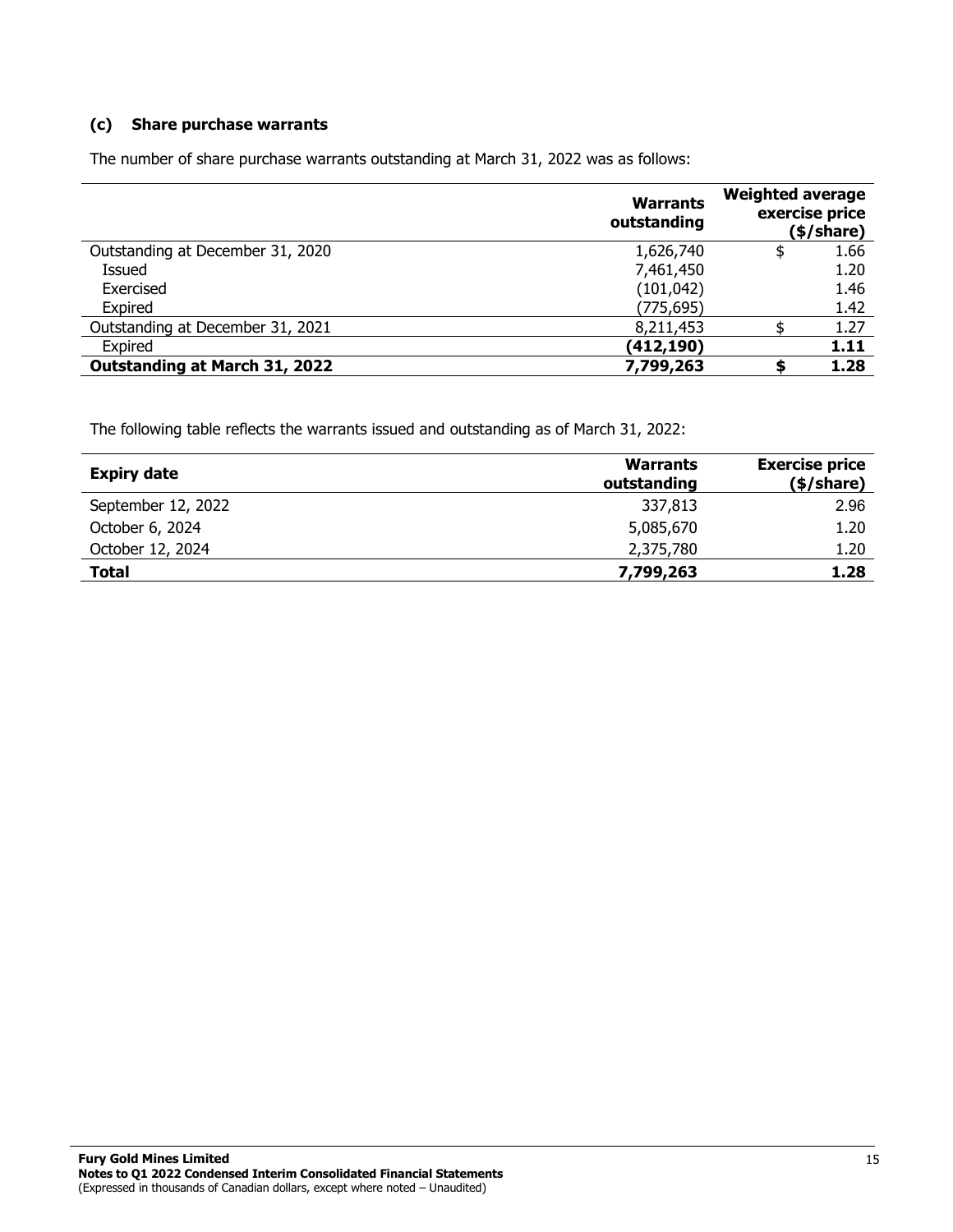# **Note 11: Related party transactions and balances**

All transactions with related parties have occurred in the normal course of operations. All amounts are unsecured, non-interest bearing, and have no specific terms of settlement, unless otherwise noted.

## **(a) Related parties**

Universal Mineral Services Ltd. ("UMS") provides geological, financial, and transactional advisory services as well as administrative services to the Company on an ongoing, cost recovery basis. Having these services available through UMS, on an as needed basis, allows the Company to maintain a more efficient and cost-effective corporate overhead structure by hiring fewer full-time employees and engaging outside professional advisory firms less frequently. The agreement has an indefinite term and can be terminated by either party upon providing due notice. Prior to December 31, 2021, UMS was a private company with one director in common, Mr. Ivan Bebek. On December 31, 2021, Mr. Bebek resigned as a director of UMS, with Mr. Steven Cook assuming sole directorship of UMS. Subsequently, on April 1, 2022, the Company purchased a 25% share interest in UMS for nominal consideration. The remaining 75% of UMS is owned equally by three other junior resource issuers, who share a head office location.

|                                            | <b>Three months ended March 31</b> |      |      |      |
|--------------------------------------------|------------------------------------|------|------|------|
|                                            |                                    | 2022 |      | 2021 |
| <b>Universal Mineral Services Ltd.</b>     |                                    |      |      |      |
| Exploration and evaluation costs:          |                                    |      |      |      |
| Quebec                                     | \$                                 | 46   | - \$ | 38   |
| Nunavut                                    |                                    | 4    |      | 5    |
| <b>British Columbia</b>                    |                                    |      |      |      |
| Fees, salaries and other employee benefits |                                    | 46   |      | 10   |
| Legal and professional fees                |                                    | 20   |      |      |
| Marketing and investor relations           |                                    | 10   |      | 23   |
| Office and administration                  |                                    | 42   |      | 46   |
| <b>Total transactions for the period</b>   |                                    | 169  |      | 131  |

The outstanding balance owing at March 31, 2022, was \$73 (March 31, 2021 – \$24) which is included in accounts payable. In addition, the Company had \$150 on deposit with UMS as at March 31, 2022 (March 31, 2021 – \$150) and \$23 in current prepaids (March 31, 2021 – \$nil) representing certain geological software licenses purchased on behalf of the Company by UMS, and which are amortized over twelve months.

On July 1, 2021, UMS commenced an office lease with a term of ten years, for which certain rent expenses will be payable by the Company. As at March 31, 2022, the Company expects to incur approximately \$659 in respect of its share of future rental expense.

#### **(b) Key management personnel**

Key management personnel include Fury Gold's board of directors and certain executive officers of the Company, including the Chief Executive Officer and Chief Financial Officer.

The remuneration of the Company's key management personnel was as follows:

|                                                 | <b>Three months ended March 31</b> |      |  |              |  |  |
|-------------------------------------------------|------------------------------------|------|--|--------------|--|--|
|                                                 |                                    | 2022 |  | $2021^{(b)}$ |  |  |
| Short-term benefits provided to executives (a)  | S                                  | 232  |  | 317          |  |  |
| Directors' fees paid to non-executive directors |                                    | 47   |  | 52           |  |  |
| Share-based payments                            |                                    | 313  |  | 663          |  |  |
| Total                                           | 55                                 | 592  |  | 1,032        |  |  |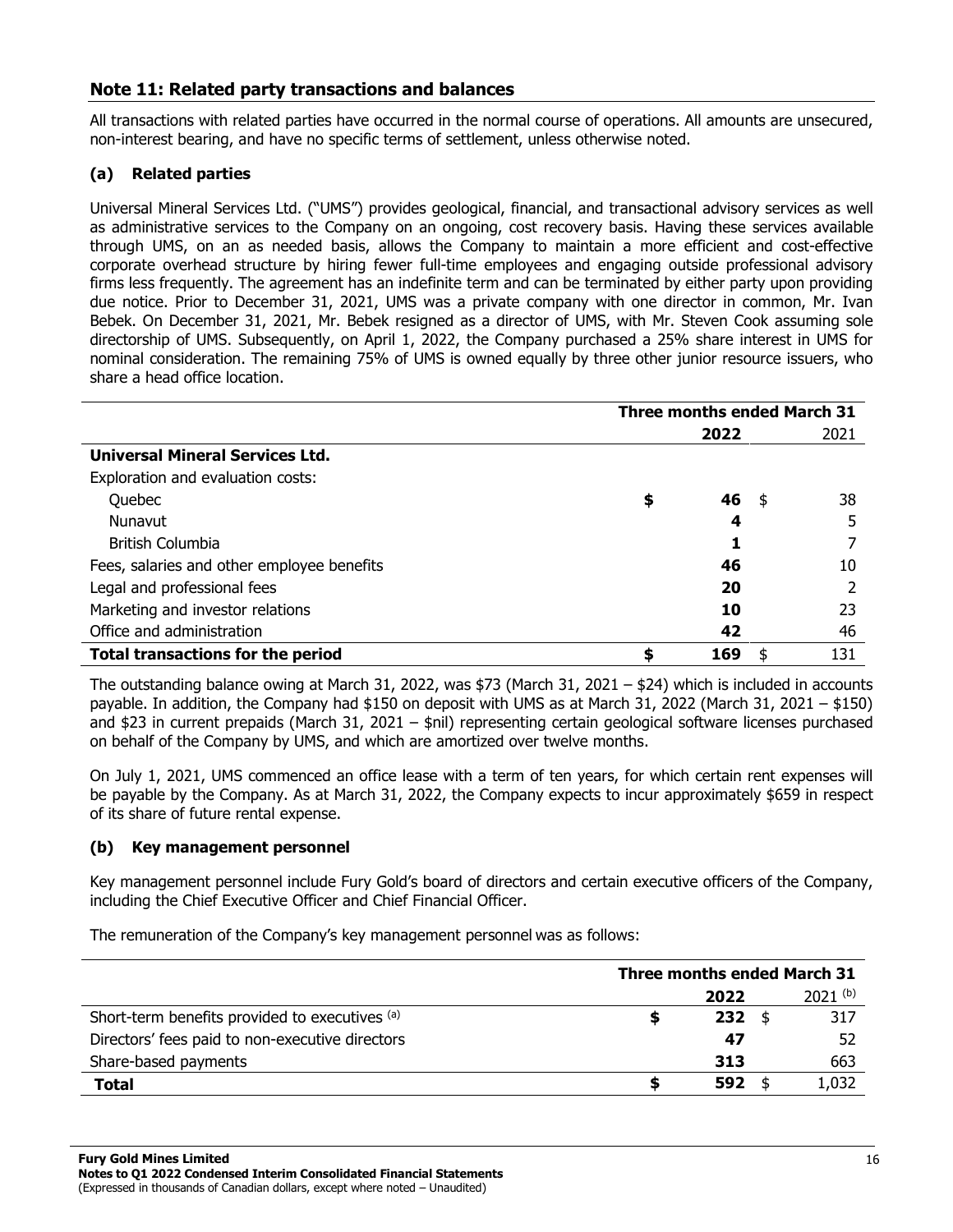(a) Short-term employee benefits include salaries, bonuses payable within twelve months of the date of the condensed interim consolidated statements of financial position, and other annual employee benefits.

(b) As a result of the acquisition of Eastmain and the formation of a new board of directors and management team, certain former key management personnel of the Company were provided with transition contracts to support the formation of Fury Gold until April 2021. For the three months ended March 31, 2021, \$87 of short-term benefits and \$54 of share-based payment expense were recognized in the condensed interim consolidated statements of (earnings) loss and comprehensive (income) loss in respect of these transition arrangements.

# **Note 12: Supplemental cash flow information**

The impact of changes in non-cash working capital was as follows:

|                                          | <b>Three months ended March 31</b> |       |  |       |  |
|------------------------------------------|------------------------------------|-------|--|-------|--|
|                                          |                                    | 2022  |  | 2021  |  |
| Accounts receivable                      |                                    | 107   |  | 255   |  |
| Prepaid expenses and deposits            |                                    | (48)  |  | (204) |  |
| Accounts payable and accrued liabilities |                                    | (623) |  | 283   |  |
| Change in non-cash working capital       |                                    | (564) |  | 334   |  |

Operating activities include the following cash received:

|                       | <b>Three months ended March 31</b> |      |  |      |  |  |
|-----------------------|------------------------------------|------|--|------|--|--|
|                       |                                    | 2022 |  | 2021 |  |  |
| Income taxes refunded |                                    | 165  |  |      |  |  |

# **Note 13: (Earnings) loss per share**

For the three months ended March 31, 2022, and 2021, the weighted average number of shares outstanding and (earnings) loss per share were as follows:

|                                                       | <b>Three months ended March 31</b> |             |  |             |  |
|-------------------------------------------------------|------------------------------------|-------------|--|-------------|--|
|                                                       |                                    | 2022        |  | 2021        |  |
| Net (earnings) Loss                                   |                                    | (45, 636)   |  | 4,925       |  |
| Weighted average basic number of shares outstanding   |                                    | 125,720,950 |  | 117,829,973 |  |
| Basic (earnings) loss per share                       | \$                                 | (0.36)      |  | 0.04        |  |
| Weighted average diluted number of shares outstanding |                                    | 125,752,129 |  | 117,829,973 |  |
| Diluted (earnings) loss per share                     | S                                  | (0.36)      |  | 0.04        |  |

All of the outstanding share options and share purchase warrants at March 31, 2021 were anti-dilutive for the periods then ended as the Company was in a loss position.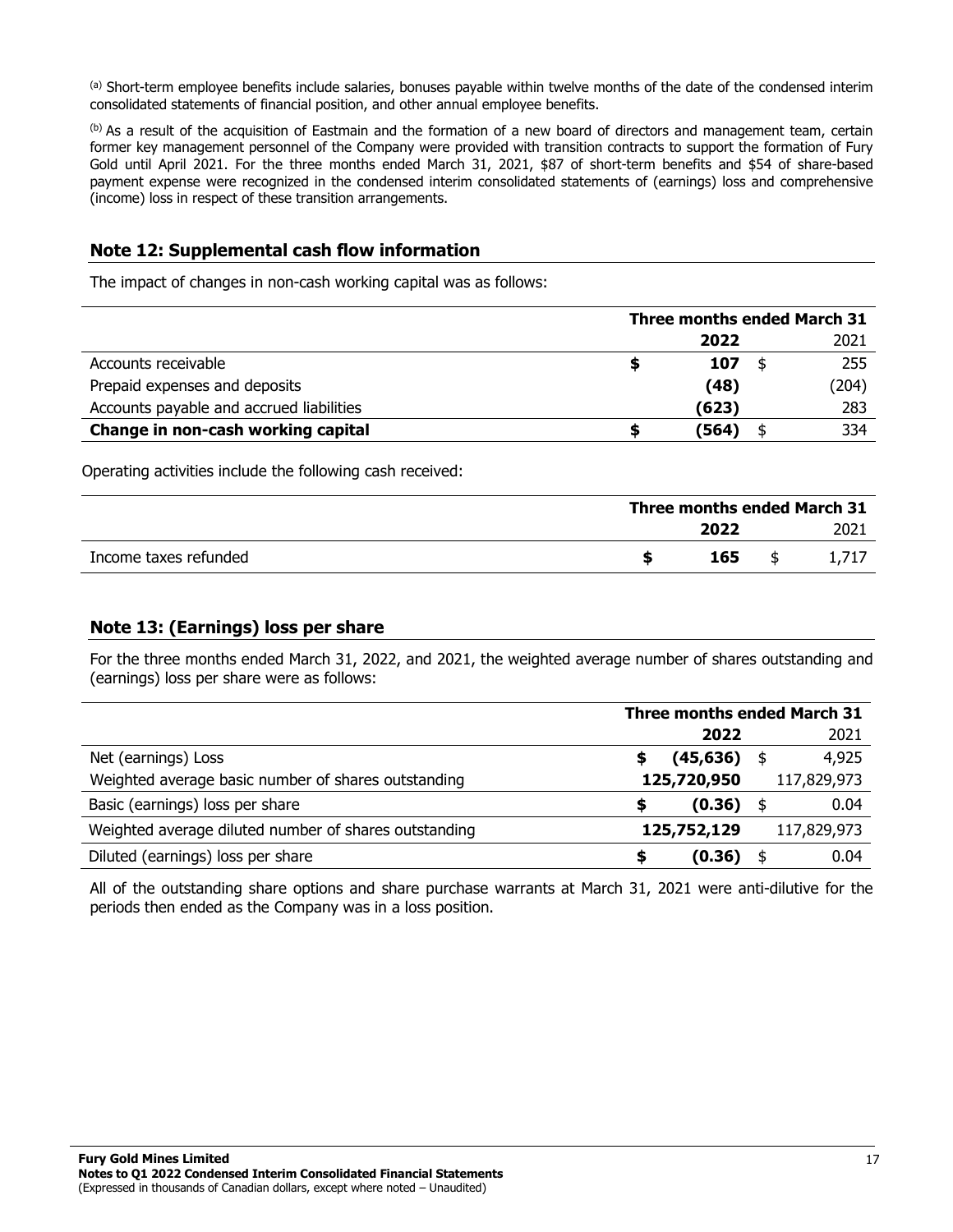# **Note 14: Financial instruments**

The Company's financial instruments as at March 31, 2022 consisted of cash, accounts receivable, deposits, and accounts payable and accrued liabilities. The fair values of these financial instruments approximate their carrying values, unless otherwise noted.

|                                             | At March 31, 2022 |                          |    |                        |              | At December 31, 2021 |      |              |       |  |  |  |
|---------------------------------------------|-------------------|--------------------------|----|------------------------|--------------|----------------------|------|--------------|-------|--|--|--|
|                                             |                   | <b>Amortized</b><br>Cost |    | <b>FVTPL</b>           | <b>Total</b> | Amortized<br>Cost    |      | <b>FVTPL</b> | Total |  |  |  |
| Cash                                        | \$                | 4,998                    | \$ | - \$                   | 4,998        | 3,259<br>\$          | - \$ | \$<br>$\sim$ | 3,259 |  |  |  |
| Marketable securities                       |                   | $\blacksquare$           |    | 650                    | 650          |                      |      | 605          | 605   |  |  |  |
| <b>Deposits</b>                             |                   | 175                      |    | -                      | 175          | 243                  |      | ٠            | 243   |  |  |  |
| Accounts receivable                         |                   | 265                      |    | ۰                      | 265          | 372                  |      | ۰            | 372   |  |  |  |
| <b>Total financial assets</b>               |                   | 5,438                    |    | 650                    | 6,088        | 3,874                |      | 605          | 4,479 |  |  |  |
| Accounts payable and<br>accrued liabilities |                   | 1,266                    |    |                        | 1,266        | 1,888                |      |              | 1,888 |  |  |  |
| <b>Total financial liabilities</b>          | \$                | 1,266                    | \$ | - 56<br>$\blacksquare$ | 1,266        | 1,888                | - \$ | S            | 1,888 |  |  |  |

#### **(a) Financial assets and liabilities by categories**

#### **(b) Financial assets and liabilities measured at fair value**

The categories of the fair value hierarchy that reflect the significance of inputs used in making fair value measurements are as follows:

Level 1 – fair values based on unadjusted quoted prices in active markets for identical assets or liabilities;

Level 2 – fair values based on inputs that are observable for the asset or liability, either directly or indirectly; and

Level 3 – fair values based on inputs for the asset or liability that are not based on observable market data.

The Company's policy to determine when a transfer occurs between levels is to assess the impact at the date of the event or the change in circumstances that could result in a transfer. No transfers occurred between the levels during the period.

The Company's financial instruments measured at fair value on a recurring basis were as follows:

|                       |         | At March 31, 2022 | At December 31, 2021 |                 |  |
|-----------------------|---------|-------------------|----------------------|-----------------|--|
|                       | Level 1 | Level $2^{(1)}$   | evel 1.              | Level $2^{(1)}$ |  |
| Marketable securities | 300     | 350               | 282                  | 323             |  |

 $<sup>(1)</sup>$  Marketable securities included in level 2 include warrants that are valued using an option pricing model which utilizes a</sup> combination of quoted prices and market-derived inputs, including volatility estimates.

During the three months ended March 31, 2022, there were no financial assets or financial liabilities measured and recognized in the condensed interim consolidated statements of financial position at fair value that would be categorized as level 3 in the fair value hierarchy.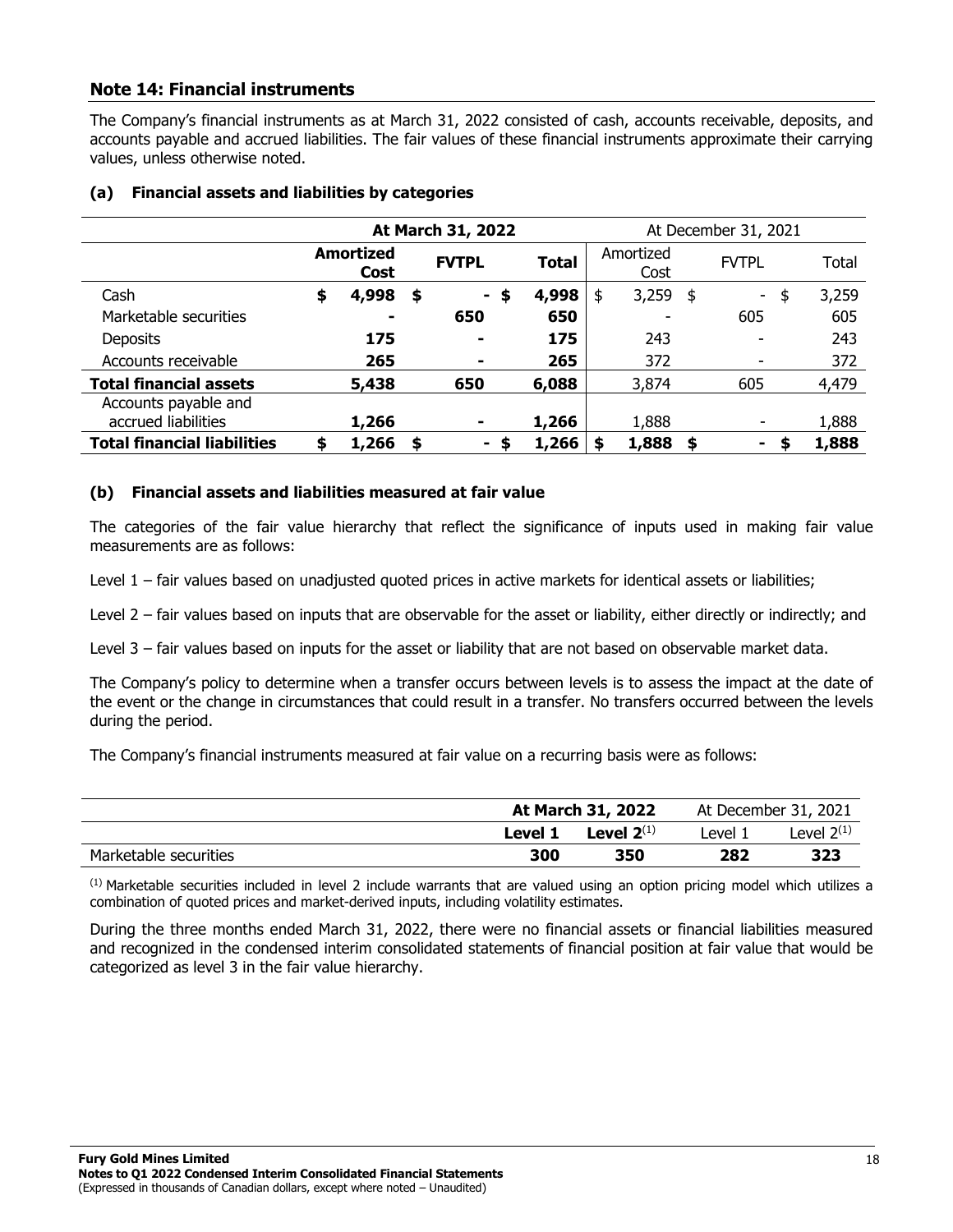# **(c) Financial instruments and related risks**

The Company's financial instruments are exposed to liquidity risk, and market risks, which include currency risk and price risk. As at March 31, 2022, the primary risks were as follows:

## **Liquidity risk**

Liquidity risk is the risk that the Company will encounter difficulty in meeting obligations associated with financial liabilities. The Company proactively manages its capital resources and has in place a budgeting and cash management process to help determine the funds required to ensure the Company has the appropriate liquidity to meet its current exploration plans and achieve its growth objectives. The Company ensures that there is sufficient liquidity available to meet its short-term business requirements, taking into account its anticipated cash outflows from exploration activities, and its holdings of cash and marketable securities. The Company monitors and adjusts, when required, these exploration programs as well as corporate administrative costs to ensure that adequate levels of working capital are maintained.

As at March 31, 2022, the Company had unrestricted cash of \$4,998 (December 31, 2021 – \$3,259), working capital surplus of \$2,366 (December 31, 2021 – working capital deficit of \$428), which the Company defines as current assets less current liabilities, and an accumulated deficit of \$111,113 (December 31, 2021 – \$156,749). The Company notes that the flow-through share premium liability, which reduced the Company's working capital by \$2,721 (December 31, 2021 – \$3,124), is not settled through cash payment. Instead, the flow-through share premium liability will be drawn down as the Company incurs exploration expenditures for the Eau Claire project. During the three months ended March 31, 2022, Fury Gold recognized net earnings of \$45,636 (three months ended March 31, 2021 – loss of \$4,925) primarily arising from the sale of Homestake Resources (note 3). The Company expects to incur future operating losses in relation to exploration activities. With no source of operating cash flow, there is no assurance that sufficient funding will be available to conduct further exploration and development of its mineral properties.

Subsequent to three months ended March 31, 2022, the Company completed a non-brokered private placement for gross proceeds of \$11,000 (note 15).

The Company's contractual obligations are as follows:

|                                                                                | Within<br>1 year | $2$ to $3$<br><b>vears</b> | Over 3<br><b>vears</b> | At March 31<br>2022 | At December 31<br>2021 |
|--------------------------------------------------------------------------------|------------------|----------------------------|------------------------|---------------------|------------------------|
| Accounts payable and accrued<br>liabilities<br>Quebec flow-through expenditure | $1,266$ \$       | - \$                       |                        | 1,266               | \$<br>1,888            |
| requirements                                                                   | 6,351            | ۰                          | ۰                      | 6,351               | 7,290                  |
| Undiscounted lease payments                                                    | 184              | 377                        | 16                     | 577                 | 622                    |
| <b>Total</b>                                                                   | $7,801$ \$       | $377$ \$                   | 16                     | 8,194               | \$<br>9,800            |

The Company entered into a drilling contract in November 2020, for which the Company has committed to drill a total of 50,000 metres. As at March 31, 2022, the company remains obligated to drill a further 15,000 meters in Quebec. The expenditures for the remaining drilling meters will be applied against the flow-through expenditure requirements included in the table above.

The Company also makes certain payments arising on mineral claims and leases on an annual or bi-annual basis to ensure all the Company's properties remain in good standing. Cash payments of \$22 were made during the three months ended March 31, 2022, in respect of these mineral claims, with \$122 recognized in prepaid expenses as at March 31, 2022 (March 31, 2021 – \$242).

#### **Market risk**

This is the risk that the fair value or future cash flows of a financial instrument will fluctuate because of changes in market prices. Significant market risks to which the Company is exposed are as follows: